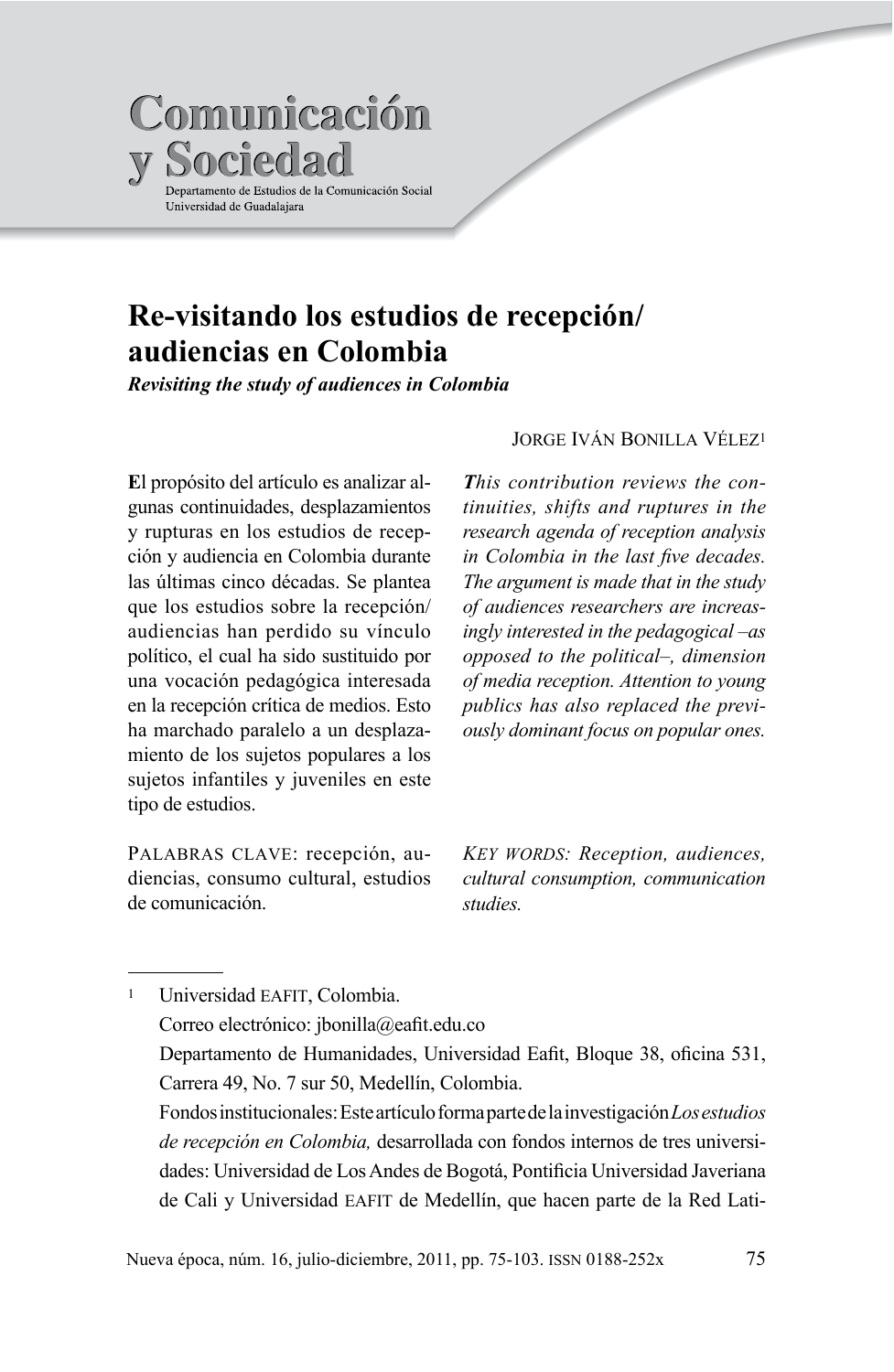# **INTRODUCCIÓN**

Este artículo pretende realizar un análisis crítico del itinerario de la investigación académica sobre la recepción/audiencias en Colombia. Interesa mostrar, siguiendo una línea periódica, que este (sub) campo de estudios de la comunicación no nació en la década de los ochenta del siglo XX, como se suele afirmar,<sup>2</sup> sino que arrastra una historia más densa, asociada a la investigación para el cambio social, en respuesta de la cual surgirán otras maneras de asumir "al otro" en los procesos de comunicación a finales de siglo. ¿Cuál es nuestro "deber de la memoria" con los estudios de recepción y audiencias en Colombia?, ¿desde qué lugares de enunciación teórico-metodológica se han llevado a cabo este tipo de estudios?, ¿de qué continuidades, desplazamientos y rupturas están elaboradas las agendas de investigación académica sobre la recepción/audiencias en el país?

Para dar cuenta de los anteriores interrogantes, el artículo ofrece un breve recorrido por los principales enfoques investigativos sobre la

 $\overline{2}$ Este es el caso del balance pionero sobre los estudios académicos de recepción y consumo en Colombia, elaborado por Jesús Martín-Barbero y Patricia Téllez (2004). Allí los autores afirman que los estudios académicos de la recepción surgen en la década de los años ochenta del siglo XX, ligados a la pregunta por el papel de la televisión en dos situaciones claves de la vida nacional: "la fragilidad de la democracia y el espesor de la violencia". Luego plantean cómo durante la década de los años noventa del siglo anterior los estudios de recepción sufren un desplazamiento hacia el consumo, lo que permitirá la entrada de temas relacionados con las culturas urbanas juveniles, las prácticas de consumo en la ciudad, los públicos de las industrias culturales y las políticas de cultura. Por último, aluden a la "nueva" agenda investigativa de principios del siglo XXI, en la que predomina, no sólo las temáticas de la infancia, la escuela, la televisión y la familia, sino los enfoques de la denominada educación para la recepción, en un contexto donde las preguntas por la recepción hacen de lo pedagógico, quizá su apuesta principal.

noamericana de Estudios de la Recepción, coordinada por la profesora Nilda Jacks. La parte que aquí se presenta es una versión resumida del capítulo inicial de dicha investigación elaborado por el autor. Quiero agradecer a Mónica Cataño, Omar Rincón y Jimena Zuluaga por sus comentarios.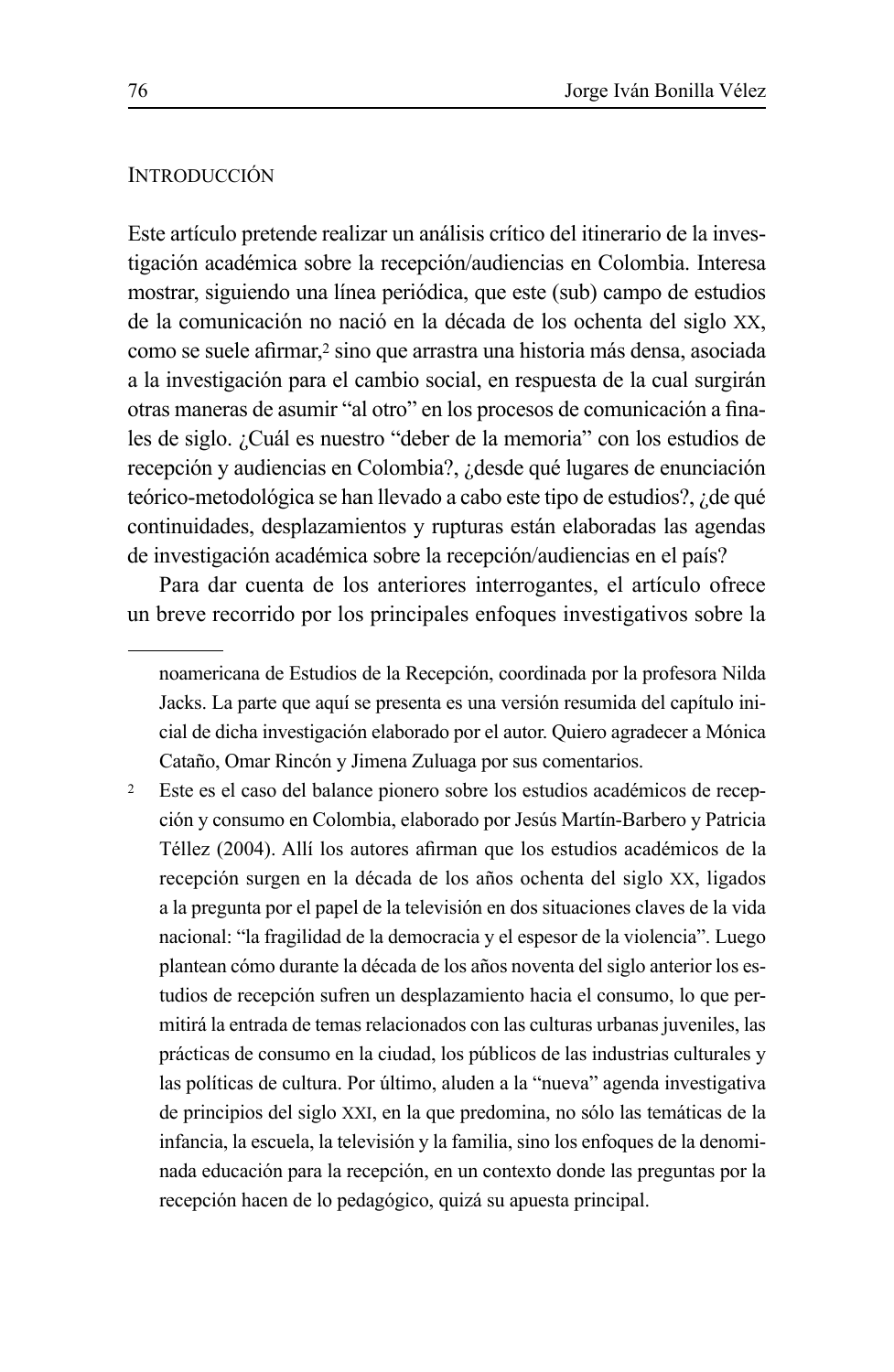recepción/audiencias en Colombia durante las últimas cinco décadas. En primer lugar, se intentará mostrar que este tipo de estudios nacen al finalizar la década de los años cincuenta del siglo XX, de la mano del proyecto modernizador dirigido a medir la eficiencia y la eficacia, tanto del modelo educativo de las escuelas radiofónicas de Radio Sutatenza, como el de la revolución tecnológica en el campo llevada a cabo por el Instituto Colombiano Agropecuario (ICA). Luego de esto se señalará que lo fundacional en la investigación de la recepción/audiencias durante los años ochenta del siglo pasado está en la ruptura que se produce con el modelo funcionalista. Este rompimiento pondrá el acento, ya no en el uso de los medios de comunicación como motor para la integración nacional y la cohesión social, sino en los procesos de comunicación cotidianos y conflictivos asociados a los modos de vivir la modernidad en América Latina, lo que llevará a prestar una especial atención a la cuestión de la cultura popular.

¿Por qué "lo popular" dejó de ser el centro de los estudios de la recepción por parte de la comunidad académica de la comunicación en el país? Esta es la pregunta que guiará el tercer punto del análisis para luego dar cabida a la etapa más reciente de los estudios de la recepción/ audiencias en el país, que se caracteriza por el protagonismo de una creciente ola pedagógica interesada en la educación para la recepción. El artículo finaliza con un balance crítico sobre el pasado y el presente de los estudios de recepción-audiencias en el país a partir de considerar sus posibilidades de futuro.

# LA GÉNESIS. EL "DESCUBRIMIENTO" DE LA AUDIENCIA

¿Son los estudios de la recepción una perspectiva de investigación que se instala en el país durante las tres últimas décadas? Una respuesta a esta interrogante la ofrece un informe sobre el estado de la investigación en comunicación en Colombia entre 1957-1977, elaborado por la investigadora colombiana Elizabeth Fox y su equipo de trabajo. Luego de revisar 431 documentos  $-172$  correspondían a trabajos de grado de licenciatura- el equipo de investigación encontró algunos hallazgos relevantes. Por un lado, Fox (1981) advertía la existencia de: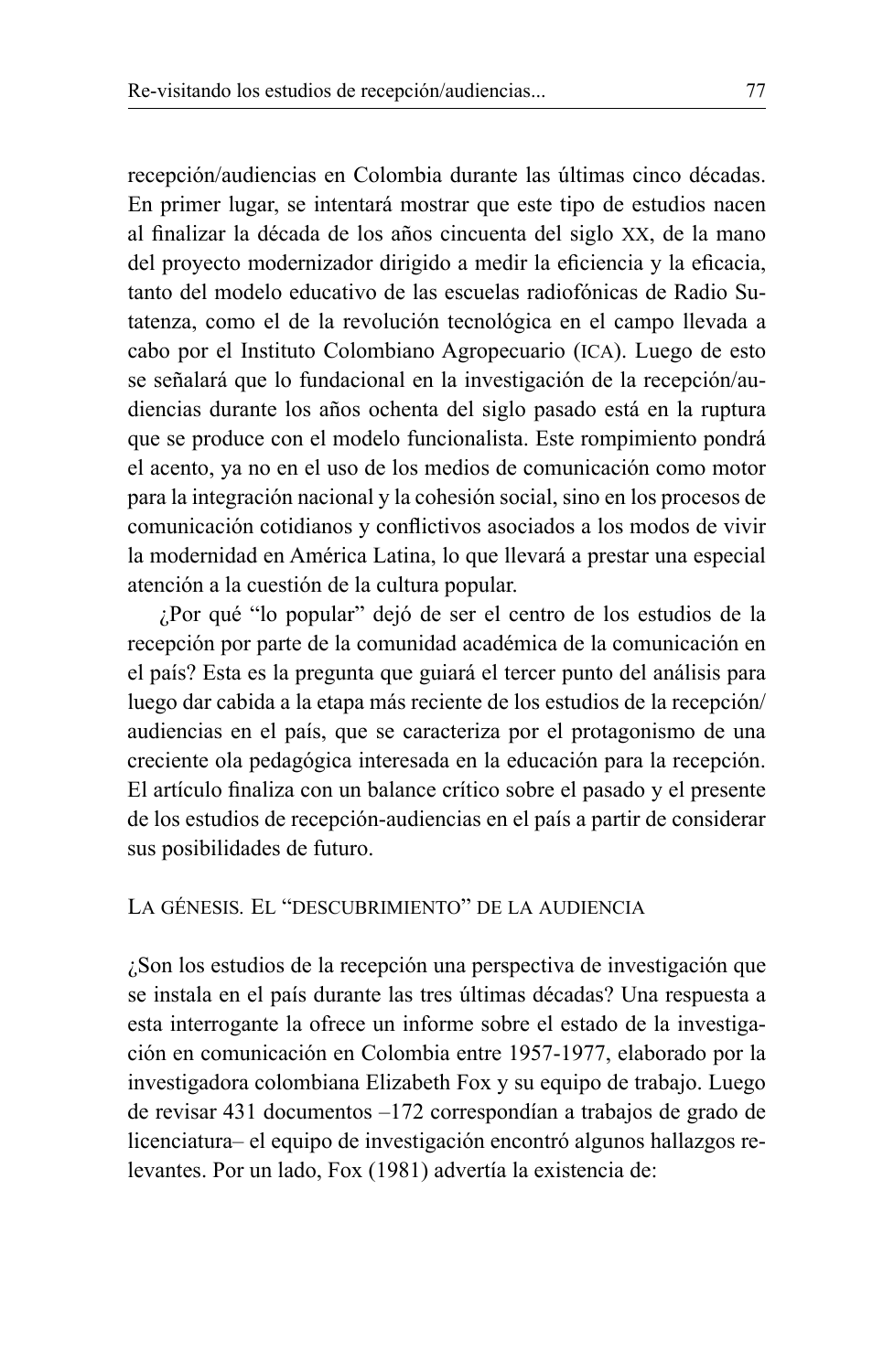Tres temas principales que abarcan las investigaciones de comunicación en el país: el estudio de los medios masivos, sus características, estructuras, efectos y posibilidades de uso en programas de desarrollo; el análisis de las audiencias, sus características y potencial de respuesta y participación en programas de comunicación; y el estudio de los procesos de difusión, adopción y el papel de la comunicación en la modernización y el desarrollo rural (p. 146).

Por otro lado, Fox señalaba que aproximadamente 52% de los trabajos analizados habían sido llevados a cabo por institutos de desarrollo tecnológico y por centros de investigación y capacitación no universitarios, entre los cuales figuraban el ICA, el Centro de Acción Cultural Popular (ACPO), y el Fondo de Capacitación Popular del otrora Instituto de Radio y Televisión de Colombia (INRAVISIÓN); todos ellos orientados a la investigación aplicada, y financiados por "agencias de cambio" externas al país como la Agencia Internacional para el Desarrollo (AID) de Estados Unidos, el Instituto Lingüístico de Verano, los Cuerpos de Paz y las Fundaciones Ford y Rockefeller, entre otras (p. 145). El diagnóstico ofrecía, además, un panorama sobre el estado de la investigación dentro del campo de estudios de la comunicación en el país hasta ese momento caracterizado por estar lejos de la academia y más cerca de instituciones orientadas a promover y evaluar programas de intervención social, en el marco de la denominada comunicación para el cambio social dirigido.

Otro diagnóstico sobre el estado de la investigación en comunicación en Colombia entrará a precisar los criterios y a actualizar los aportes de Elizabeth Fox y su equipo. Elaborado por Patricia Anzola y Patricio Cooper (1985), este nuevo estudio aborda un periodo de tiempo comprendido entre 1957 y 1984, en el que se incluyen 314 documentos, entre ensayos, reflexiones teóricas e informes de investigación basados, estos últimos, va fuera en las técnicas del cuestionario, el panel de opinión, la sistematización y evaluación de experiencias, o la observación participante.

Revisando los hallazgos de Anzola y Cooper, entre 1959 y 1976, se pueden contabilizar alrededor de 37 investigaciones empíricas dirigidas a conocer y evaluar no sólo el contenido de los mensajes de la comunicación de masas, sino también las variables relacionadas con su impacto, tales como la importancia de las redes sociales primarias en la (re) producción de los valores y las creencias de las personas (Braun,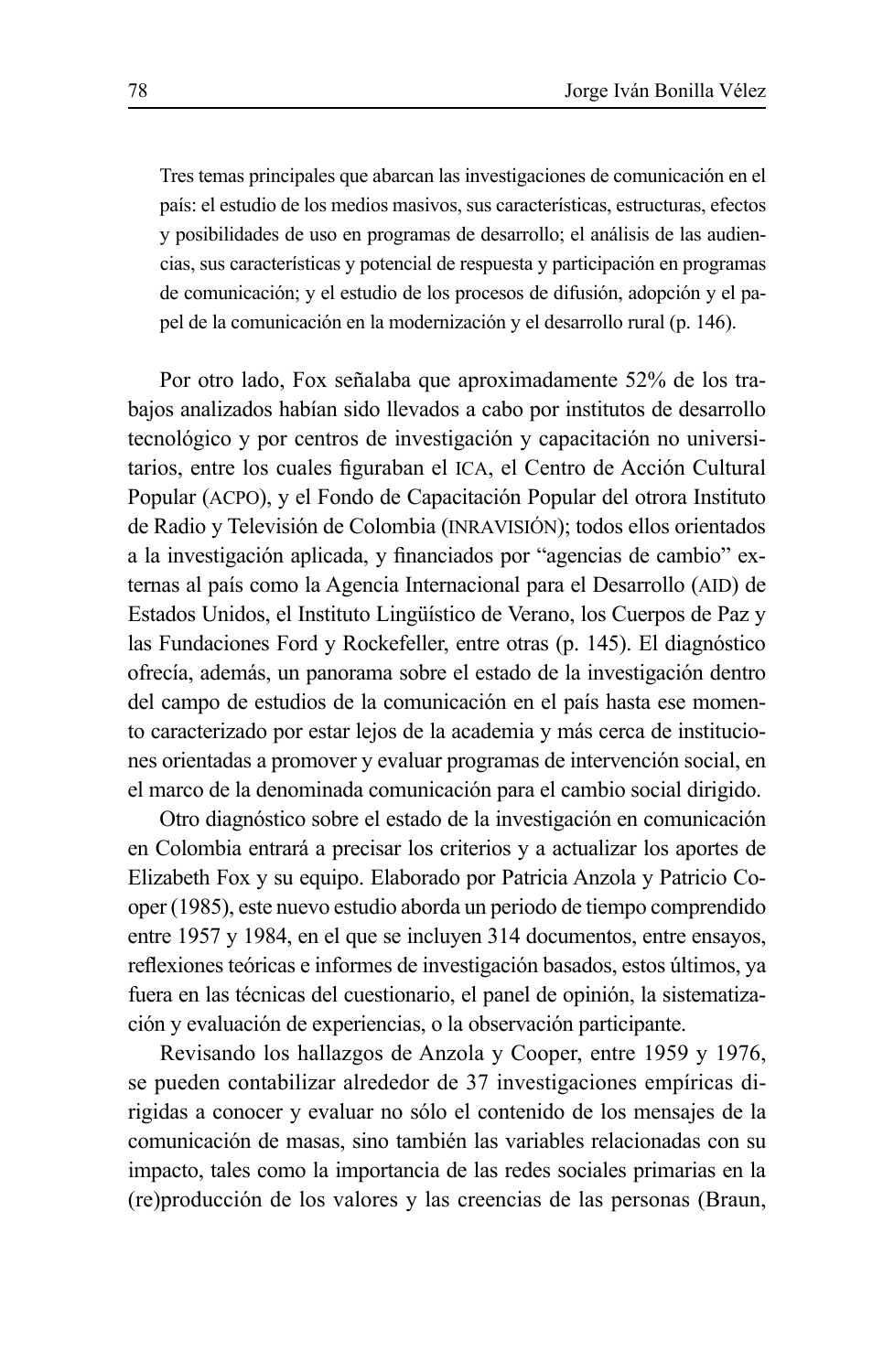1975; Gutiérrez & McNamara, 1968); la presencia de líderes de opinión comunitarios en los procesos de incorporación grupal de las nuevas tecnologías (Amaya, 1959; Bernal, 1970; Gómez, 1967; Rogers & Van Es, 1964); los usos de los canales de comunicación para la adopción de nuevas actitudes (Arevalo & Victoria, 1975; Ocampo, 1974); el contexto sociocultural y los factores demográficos de sexo, edad y escolaridad que intervienen en la recepción de los mensajes y en la adopción de innovaciones (Alba & Rincón, 1970; Arevalo & Robayo, 1974; Deutschmann & Fals Borda, 1962); el perfil de la audiencia campesina que sintonizaba la radiodifusión educativa y sus preferencias de programación (Gómez & Gutiérrez, 1970; Gómez, Niño, Perilla & Umaña, 1970); así como el efecto de "movilidad multiplicadora" de los medios, sobre todo la radio, en la adopción por parte de la población de los estilos de vida modernos de cara al desarrollo (Bernal, 1971; Ferrer, 1959; Primrose, 1965).

El hecho de que hayan sido estudios empírico/funcionalistas no invalida, sin embargo, el aporte que hizo esta generación anterior de investigadores de la comunicación en Colombia a los estudios de los receptores de la comunicación de masas, por la vía de la tradición pluralista liberal<sup>3</sup> de la Mass Communication Research. Allí no todo se reducía a la medición de los "efectos" mediáticos en auditorios pasivos, sin relaciones sociales ni contextos situacionales. Por el contrario, se trataba de estudios de caso y trabajos empíricos que habían incorporado teorías sociológicas de la época, algunas de las cuales se referían a la necesidad de estudiar las redes de interacción social dentro de las cuales se mueven los miembros del auditorio de masas (Lazarsfeld, Berelson & Gaudet, 1944), que se preguntaban por la exposición a los mensajes de los medios a partir de variables mediadoras como, por ejemplo, la influencia interpersonal y la presencia activa de líderes de opinión

 $\overline{\mathbf{3}}$ Un debate muy interesante sobre el itinerario de la tradición pluralista liberal en el estudio de las audiencias de los medios puede encontrarse en la discusión sostenida por James Curran y David Morley (Curran, Morley & Walkedine, 1998), pues ayuda a entender que la investigación funcionalista estadounidense no estuvo siempre "dominada" por el modelo hipodérmico, como se suele pensar. Leer este debate en clave local fue muy útil para dar cuenta de la génesis de la que estamos hablando.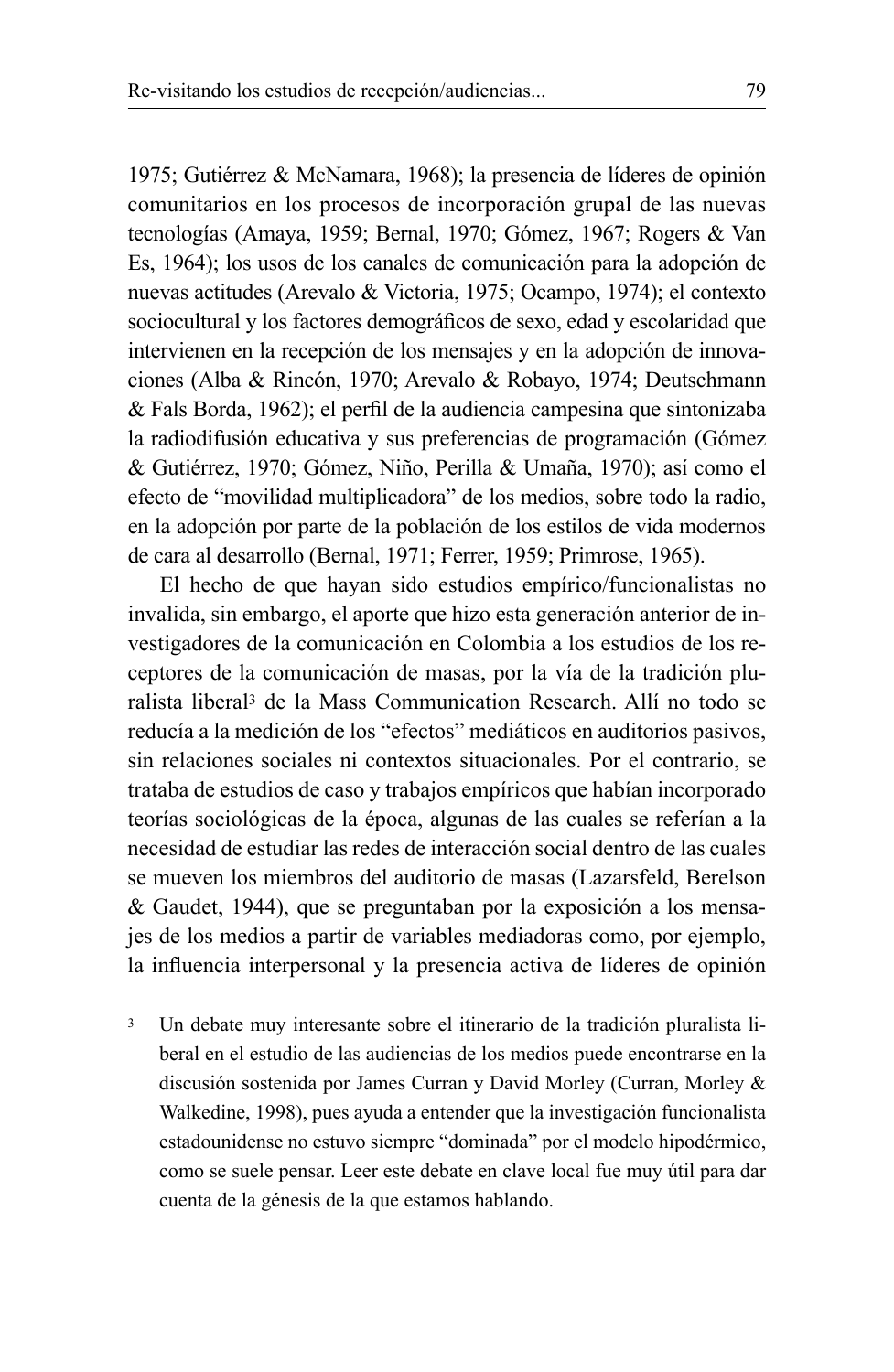en las comunidades en tanto "agentes de cambio" que median entre el contexto sociocultural, los medios de comunicación y el grupo social (Katz & Lazarsfeld, 1955), o que indagaban por las estructuras sociales predominantes que intervenían en la difusión, la adopción o el rechazo de las ideas innovadoras para el cambio social (Rogers, 1963).

Re-abrir esta página oculta de los estudios de recepción/audiencias en Colombia es importante por, al menos, dos razones. Primero, porque permite vislumbrar que su perspectiva funcionalista de conocer al "otro" para actuar mejor sobre él, era básicamente sociológica y se apoyaba en las funciones de la comunicación en los procesos de cambio social dirigido, por lo que allí también cabía una mirada situacional y cultural de los receptores respecto del contexto social y de las tecnologías de información y comunicación; que esa mirada haya sido objeto de revisión y crítica, es otra cosa.

Segundo, porque permite "dibujar" uno de los oponentes -el otro será el marxismo radical y su concepción unidireccional de la comunicación de masas-sobre el cual se levantarán los estudios de recepción en Colombia durante la década de los años ochenta del siglo XX. Mientras que para la tradición funcionalista la cuestión de las audiencias apuntaba a los modos de adopción de las tecnologías de información y comunicación en función del cambio social institucionalizado, es decir. de los valores de la democracia occidental, la cultura cívica y la modernización, que por lo demás no eran objeto de discusión, para la nueva etapa de estos estudios, tanto en Colombia como en América Latina, el interés es otro: instalar la discusión sobre la dimensión conflictiva de la cultura, mostrar la relevancia de los procesos simbólicos en la política y asumir una comprensión cultural e histórica de la comunicación, más allá de los medios (Beltrán, 1982; Brunner, 1988; Ford, Rivera & Romano, 1985; García Canclini, 1987; Martín-Barbero, 1981, 1987; Pasquali, 1979; Schmucler, 1975).

LA RUPTURA. LA EDAD POLÍTICA DE LOS ESTUDIOS DE LA RECEPCIÓN

En una célebre conferencia – Retos a la investigación en comunicación en América Latina-, pronunciada en Bogotá el último día de julio de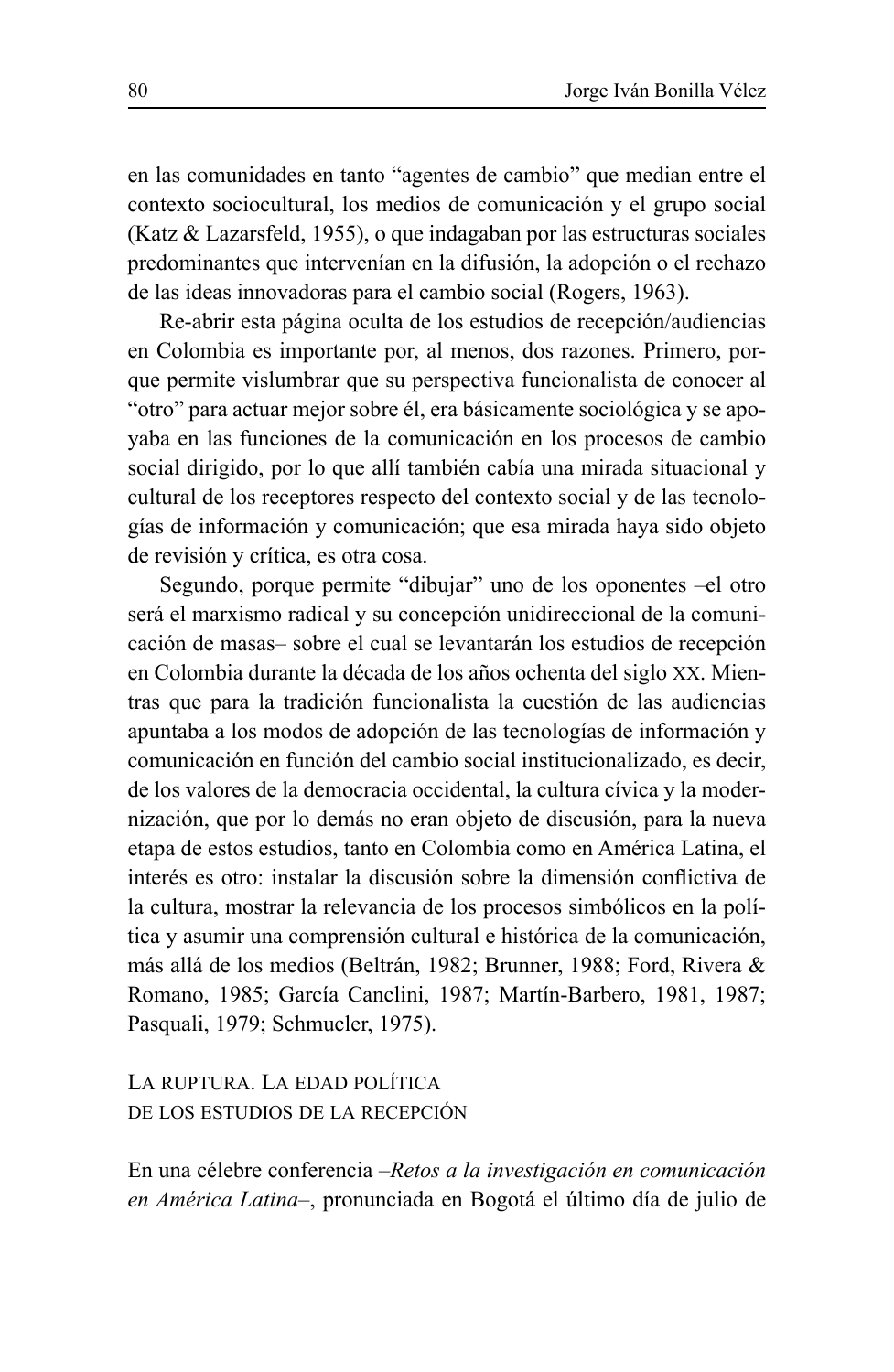1980, en el marco de la II Asamblea General de ALAIC, el entonces presidente de la naciente Asociación Latinoamericana de Investigadores de la Comunicación, Jesús Martín-Barbero, se encargaría de detonar las estructuras sobre las cuales se había edificado la concepción de la comunicación en la región latinoamericana. Allí, el autor proponía romper con la concepción instrumental de la recepción: "porque lo que el método funcionalista impide pensar es la historia y la dominación, precisamente lo que racionaliza, es decir, oculta y justifica. Lo que no cabe definitivamente en ese modelo es la contradicción y el conflicto" (Martín-Barbero, 1981, p. 268).

Lo "fundacional" durante los años ochenta del siglo XX para los estudios de recepción/audiencias será entonces la ruptura que se produce con el paradigma pluralista liberal, pero también con el marxismo más unidireccional, para asumir el lugar del "otro" en los procesos de comunicación y las prácticas culturales. La crítica de Martín-Barbero apuntaba precisamente a entender la recepción, no como una "etapa" de llegada, sino como un "lugar" desde donde re-pensar los procesos de la comunicación. Esto, por supuesto, llevaba un cuestionamiento a los métodos de investigación que, en nombre de la especificidad de los objetos de estudio, producían una fragmentación de los procesos de comunicación en pedazos de un territorio ya repartido: aquí el "emisor", allá el receptor; aquí el "mensaje", allá la "significación". Por lo tanto, era necesario producir:

Un desplazamiento metodológico que nos de acceso a la lectura que los diferentes grupos populares llevan a cabo. Lectura en la que tratan de abrirse camino otras voces, una palabra que introduce "ruido" y que burla y subvierte a su modo las relaciones de poder. Y ese "a su modo" está indicando la existencia de otra "gramática", de otra lógica en la producción de sentido, en la actividad de construcción que se realiza en la decodificación. Con lo que esto implica a su vez de reto a la imaginación metodológica para poner a punto unos procedimientos que no dejen por fuera esa actividad, como lo hacen irremediablemente las entrevistas y los cuestionarios a que estamos acostumbrados (pp. 271-272).

Esta propuesta de Martín-Barbero se dirigía a un escenario mucho más complejo que el de la recepción. De hecho, más que un interés por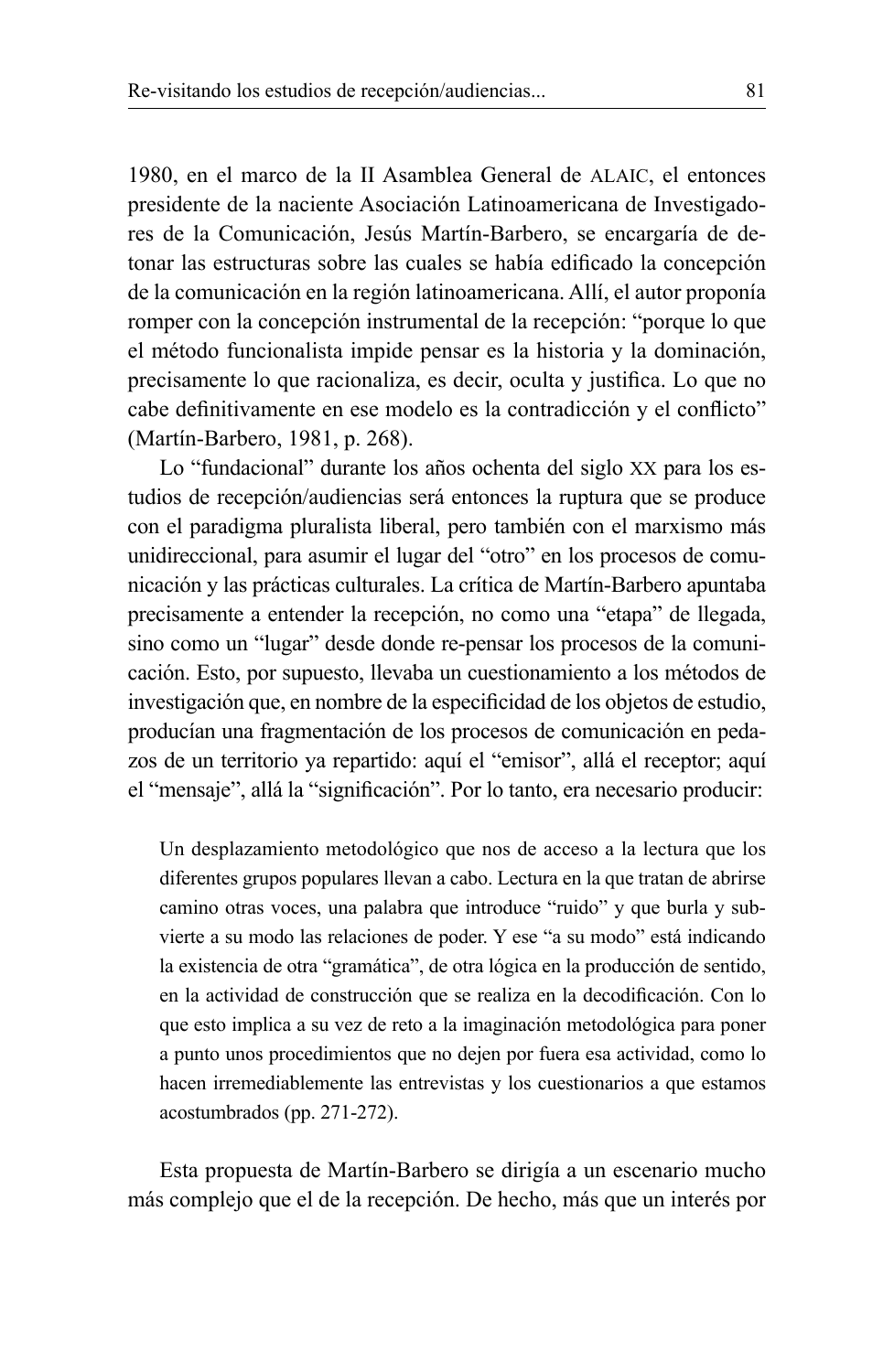la recepción, el suyo era un intento por revalorizar la cultura popular desde la capacidad de los sujetos populares para producir sentido diferenciado, de réplica y resistencia, al producido por la cultura hegemónica.<sup>4</sup> Se trataba de una apuesta teórica y política con resonancia no sólo en Colombia, sino en América Latina, y que contenía, a nuestro modo de ver, un doble propósito. De un lado, buscaba instalar en la agenda de los estudios de la comunicación la pregunta por lo popular, no como un "objeto" de estudio, sino como un "lugar" desde donde repensar las prácticas cotidianas, así como los procesos de producción y consumo cultural de los sectores subalternos. De ahí su insistencia para pasar de la comunicación a la cultura, esto es, su llamado a perder el objeto para ganar el proceso (Martín-Barbero, 1984).

Apuesta que, de otro lado, intentaba posicionar en el debate académico latinoamericano una concepción de la comunicación en tanto campo/proceso desde el cual era posible abordar la producción del -y las luchas por-sentido. Por eso el interés de este investigador en resituar la producción simbólica como espacio de conflictividad en el que hay dominación, pero también resistencia. Esto explica sus críticas permanentes en cada evento académico, en cada publicación de la época, tanto al difusionismo modernizador y su reduccionismo de los sujetos sociales a simples receptores de mensajes, como al textualismo estructuralista –el sujeto como resultado del texto–, y a la teoría crítica, centrada en una concepción de la sociedad de masas en tanto recipiente

 $\overline{4}$ Lo interesante de esta propuesta de Martín-Barbero (1984) era además su contemporaneidad con algunos de los debates de época, promovidos no sólo por los estudios culturales británicos atentos también al reposicionamiento de la cultura como un campo de conflictos, sino por la propia "escuela" latinoamericana interesada en reubicar el debate sobre la cultura, la identidad y la modernidad en el continente. Esto implicaba una revisión de conceptos fundamentales para los estudios de la comunicación como la ideología, la cultura popular, la cultura de masas y la experiencia de vivir la modernidad, pero además una coincidencia en las referencias bibliográficas de autores como Antonio Gramsci, Walter Benjamin, Michel De Certeau, Pablo Freire y Raymond Williams, entre otros. Por supuesto, no eran debates "importados", llegados de otro lado a América Latina.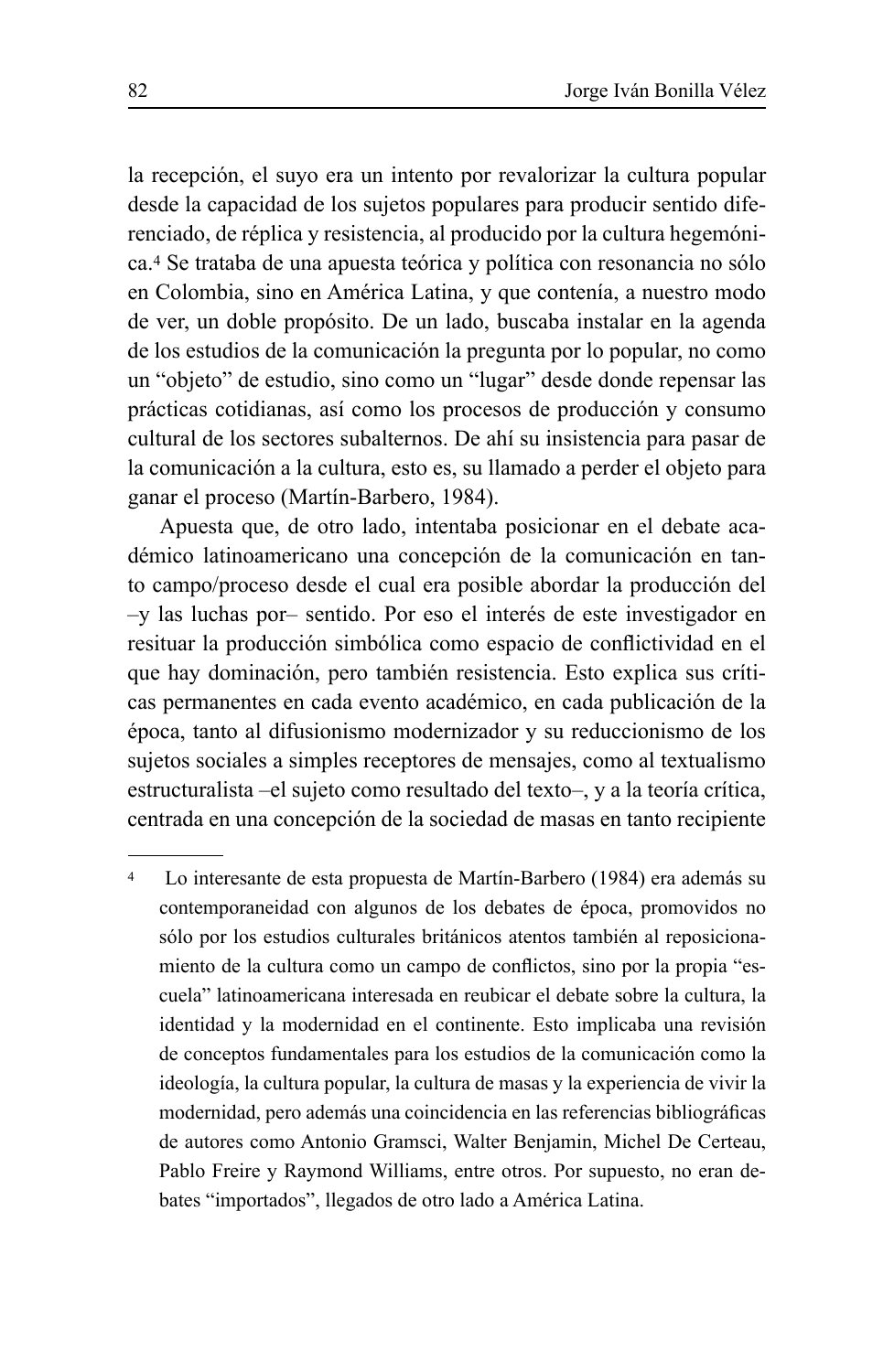siempre expuesto a la manipulación y la dominación de los poderosos (Martín-Barbero, 1981).

Ahora bien, más allá de la complementariedad entre el pensamiento de Martín-Barbero y el de otros investigadores subcontinentales que fueron configurando un escenario común latinoamericano para re-pensar la investigación en comunicación,<sup>5</sup> ¿qué impacto tuvo y qué conexiones estableció este "lugar" de mirada entre la comunidad académica de los estudios de comunicación en Colombia? Algunas de estas resonancias se aprecian, por ejemplo, en el itinerario desarrollado por el Centro de Investigación y Educación Popular (CINEP) a partir de 1982, particularmente con los trabajos sobre los usos populares de lo masivo (Cadavid, 1983); las reflexiones sobre la presencia de lo popular en la televisión colombiana (Martínez, 1983a, 1983b); la investigación en torno a las prácticas populares en la cultura (Riaño, 1984); las propuestas de reubicar las relaciones entre medios de comunicación y violencia desde una perspectiva cultural (Cadavid, 1989) y, por supuesto, el estudio de finales de la década sobre la telenovela en Colombia (Rodríguez & Téllez, 1989).

Escucha académica de la que también participó la revista Signo y Pensamiento. Fundada en 1982 por profesores de la entonces Facultad de Comunicación Social de la Pontificia Universidad Javeriana, esta revista pronto se convertiría en un interesante espacio para aclimatar la difusión en Colombia de los nuevos debates latinoamericanos sobre la comunicación y la cultura. En sus sucesivas ediciones semestrales, sobre todo entre 1983-1988, comenzaron a concurrir no sólo los artículos y las ponencias de los académicos regionales del momento, sino también algunas traducciones estratégicamente seleccionadas de autores como Michel De Certau, Mikel Dufrenne y Paul Ricoeur, efectuadas por el filósofo Jaime Rubio, que potenciaron la perspectiva teórica y

<sup>5</sup> Nos referimos a un espacio público de discusión en común de época que se puede encontrar entre el pensamiento de Martín-Barbero y el de autores como Néstor García Canclini, Carlos Monsivais, José Joaquín Brunner, Beatriz Sarlo, Nelly Richard, Aníbal Ford, Óscar Landi, Eliseo Verón, Rosa María Alfaro, Ana María Fadul, Jorge González, Jesús Galindo y Guillermo Bonfil, entre otros.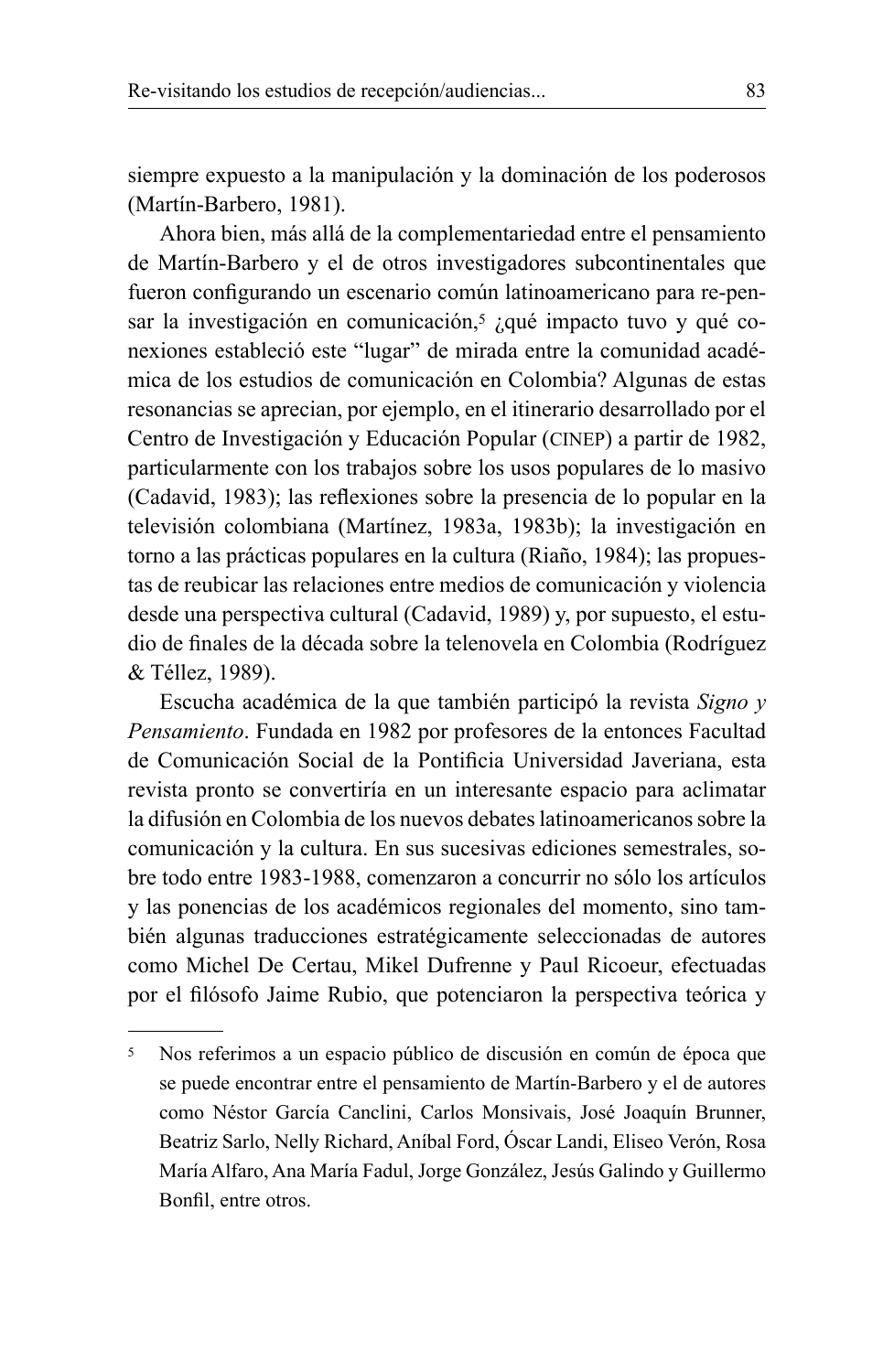metodológica de resituar las teorías de la comunicación a partir de reconsiderar las prácticas de la cultura.

Hablamos de la aclimatación de un punto de vista complejo sobre los procesos de comunicación que tuvo lugar en algunos centros de investigación y de enseñanza de la comunicación que, incluso, debió enfrentar mediante debates y artículos académicos a dos de las "investigaciones" más ruidosas de la década. Ambas dedicadas a abordar la recepción desde los efectos, a partir de comprobar el pernicioso influjo de la televisión en las conductas violentas de la población colombiana más vulnerable a la comunicación de masas: los niños (Domínguez, 1985) y los delincuentes (Castro, 1988).

En este contexto de época se ubica el trabajo pionero sobre la telenovela en Colombia, coordinado por Jesús Martín-Barbero y Sonia Muñoz (1992) desde la Universidad del Valle, el cual hacía parte de un proyecto latinoamericano sobre el melodrama, iniciado a comienzos de 1986,<sup>6</sup> en el que se reunían equipos de investigación de México, Perú y Brasil, y que en el caso colombiano contaría además con la participación de Clemencia Rodríguez y Patricia Téllez (1989) del Centro de Investigación y Educación Popular (CINEP), así como de Federico Medina y Marta Montoya (1989) de la Universidad Pontificia Bolivariana de Medellín. El libro Televisión y Melodrama (Martín-Barbero & Muñoz, 1992) recogería los frutos más amplios y elaborados de este proyecto de investigación, sobre todo porque allí se condensaría la propuesta de aquellos años: una lectura de los procesos de producción, recepción y consumo de la telenovela, a partir no sólo del objeto que se mira (el género melodrama), sino del contexto desde dónde la telenovela era mirada; enfocándose en los modos de ver y los usos que mujeres, hombres y jóvenes situados en clases sociales, familias, barrios y espacios socio-culturales de la ciudad de Cali hacían de ésta.

<sup>6</sup> De hecho los primeros artículos de Jesús Martín-Barbero y Sonia Muñoz sobre esta temática fueron publicados dos años después en el número 5 de la revista Estudios sobre las Culturas Contemporáneas de la Universidad de Colima, con los títulos "Matrices Culturales de la Telenovela" (Martín-Barbero, 1988) y "Apuntes sobre dos Modos de ver Telenovelas" (Muñoz, 1988).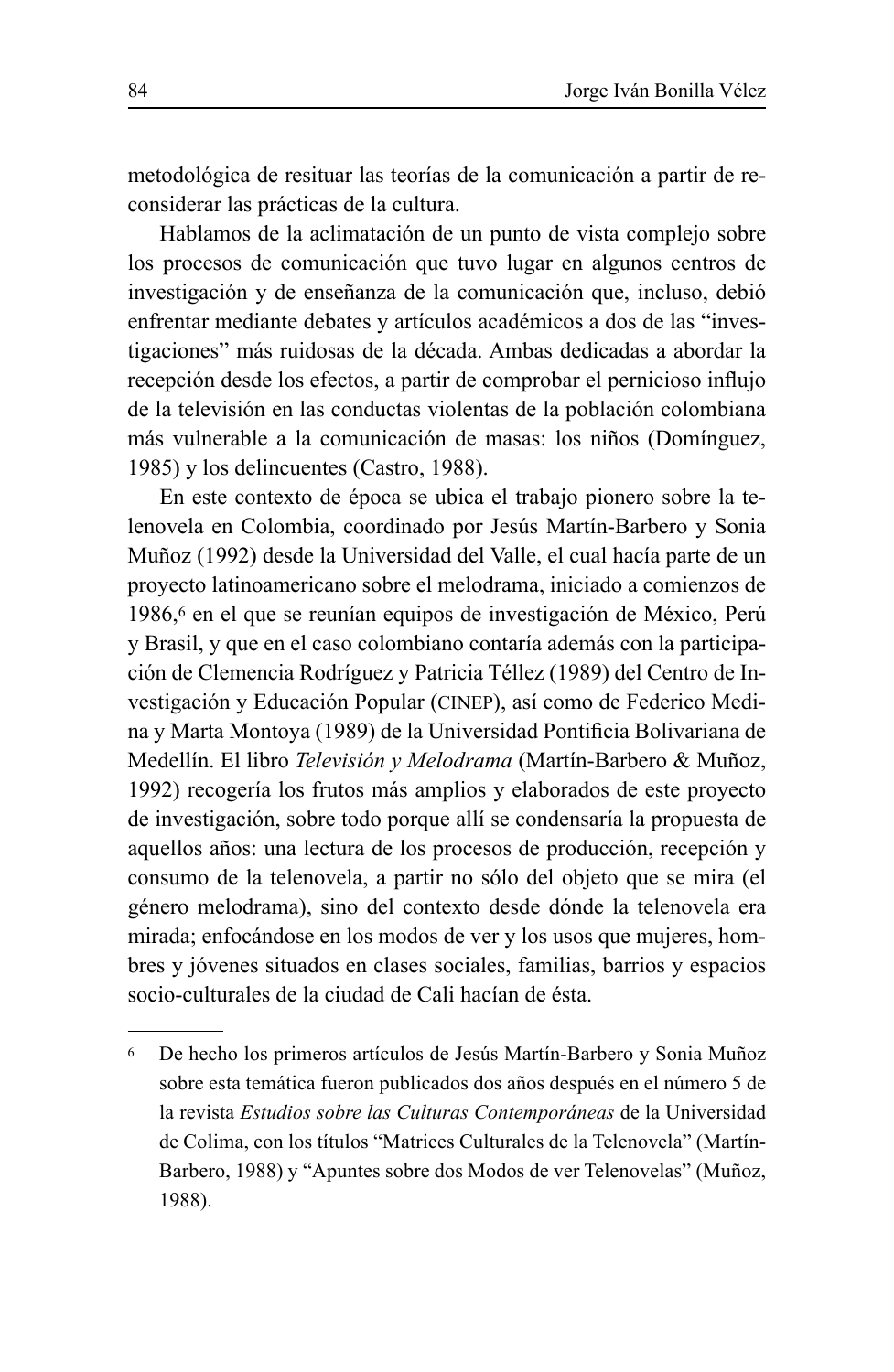A la hora de los balances, lo cierto es que durante los años ochenta las investigaciones orientadas a la recepción/audiencias en el país fueron más bien pocas. Este renovado modo de mirar a los sujetos y los procesos de la comunicación produjo su impacto más en los planes de estudio de las principales facultades de Comunicación Social de la época, que en el desarrollo investigativo de los profesores de esas facultades. Aunque hubo debate, la investigación propiamente dicha fue escasa, sobre todo porque en los años ochenta la institucionalización de la investigación en el campo de la comunicación apenas iniciaba el lento desplazamiento de la "institucionalidad blanda" (Brunner & Sunkel, 1993) propia de los institutos de desarrollo tecnológico y de los centros de investigación/capacitación no universitarios de los años sesenta y setenta, a la "institucionalidad universitaria", con sus precariedades en la formación investigativa de los profesores y en la destinación de tiempos y recursos para la investigación.

LOS DESPLAZAMIENTOS.

DEL SUJETO POPULAR AL CONSUMO CULTURAL

¿Por qué "lo popular" dejó de ser el centro de los estudios de la recepción en la comunidad académica de la comunicación en el país? La pérdida de centralidad de lo popular como un concepto asociado a la resistencia, la contrahegemonía o la identidad va de la mano de la inclusión de otras agendas temáticas que comenzarán a "gobernar" el panorama investigativo a partir de la década final del siglo XX, no sólo en Colombia sino en América Latina en general (Franco, 1997). Nos referimos, por un lado, al interés que adquiere el estudio sobre el consumo cultural en escenarios urbanos, a partir no sólo de la oferta y el equipamiento cultural (Ramírez & Muñoz, 1995), sino de la tipología de los públicos consumidores de las industrias culturales nacionales (Rey, 2008; Rey, Melo, López & Gutiérrez, 2003) y regionales (Muñoz, 1995; Narváez, 1998; Ramírez, 2000), $\frac{7}{9}$  y de la necesaria articulación entre éstos y las

<sup>&</sup>lt;sup>7</sup> En este punto es necesario resaltar el programa investigativo sobre las industrias culturales, el consumo mediático y la organización del trabajo periodístico en la región del eje cafetero desarrollado por la Universidad de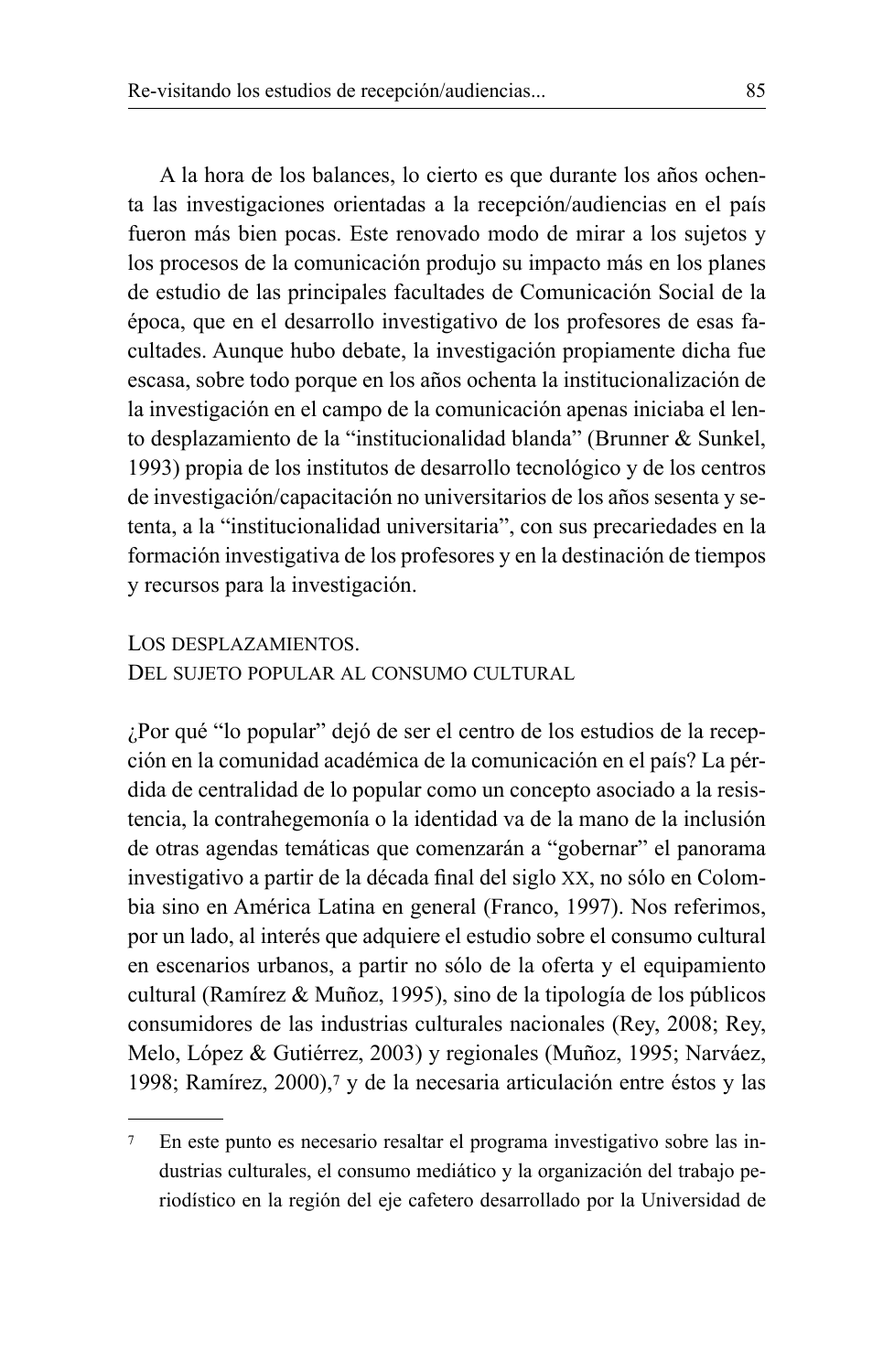industrias desde una dimensión clave: las políticas culturales. Y por otro lado, a la atención que comienzan a merecer otras modalidades de vivir el conflicto social y de experimentar otras demandas ciudadanas a la democracia, asociadas, esta vez, a las culturas, subjetividades y sensibilidades juveniles (Muñoz, 1998; Serrano, 1996).

La recepción entre la comunidad académica de "El Consumo Sirve para Pensar" (1991), Culturas Hibridas. Estrategias para Salir y Entrar a la Modernidad (1992) y Consumidores y Ciudadanos (1995) de Néstor García Canclini, así como de El Tiempo de las Tribus (1990) de Michel Maffesoli y del documento de trabajo Consumo Cultural en Chile: la Élite, lo Masivo y lo Popular (1990), elaborado por Carlos Catalán y Guillermo Sunkel, unidos al "nuevo" itinerario investigativo emprendido por Jesús Martín-Barbero (1994) sobre la ciudad como escenario de prácticas culturales, políticas y comunicativas, se convertirá en un insumo importante para asumir este desplazamiento de la cultura popular al consumo cultural. Sobre todo, porque se trataba de estudios que conectaban con una nueva terminología para designar lo popular, vinculada a lo híbrido, lo subjetivo, lo desterritorializado, lo posmoderno, lo globalizado y lo ciudadano/sociedad civil (Franco, 1997); lo que además comenzará a allanar el camino para lo que será el ingreso de una nueva institucionalidad académica en el país: el campo de los estudios culturales que, convertidos en programas de posgrado desde la primera década del siglo XXI (Pontificia Universidad Javeriana, 2002; Universidad de Los Andes, 2004; Universidad Nacional, 2005) asumirán en clave política, estética y cultural algunos de los otrora temas de lo popular, pero con el nominador de lo subalterno o, en todo caso, de lo poscolonial.

El desplazamiento de la recepción (de medios) al consumo (de bienes y prácticas culturales) que se instala desde mitades de la década de los noventa, y también durante los primeros años del siglo XXI, centrará entonces su atención, menos en la "lectura" que hacen las audiencias de los textos/mensajes/objetos mediáticos, y más en los lugares sociales

Manizales desde finales de la década de los noventa. Los trabajos sobre audiencias y consumo de medios elaborados por los profesores de esta universidad merecen la pena destacarse por su permanencia y constancia.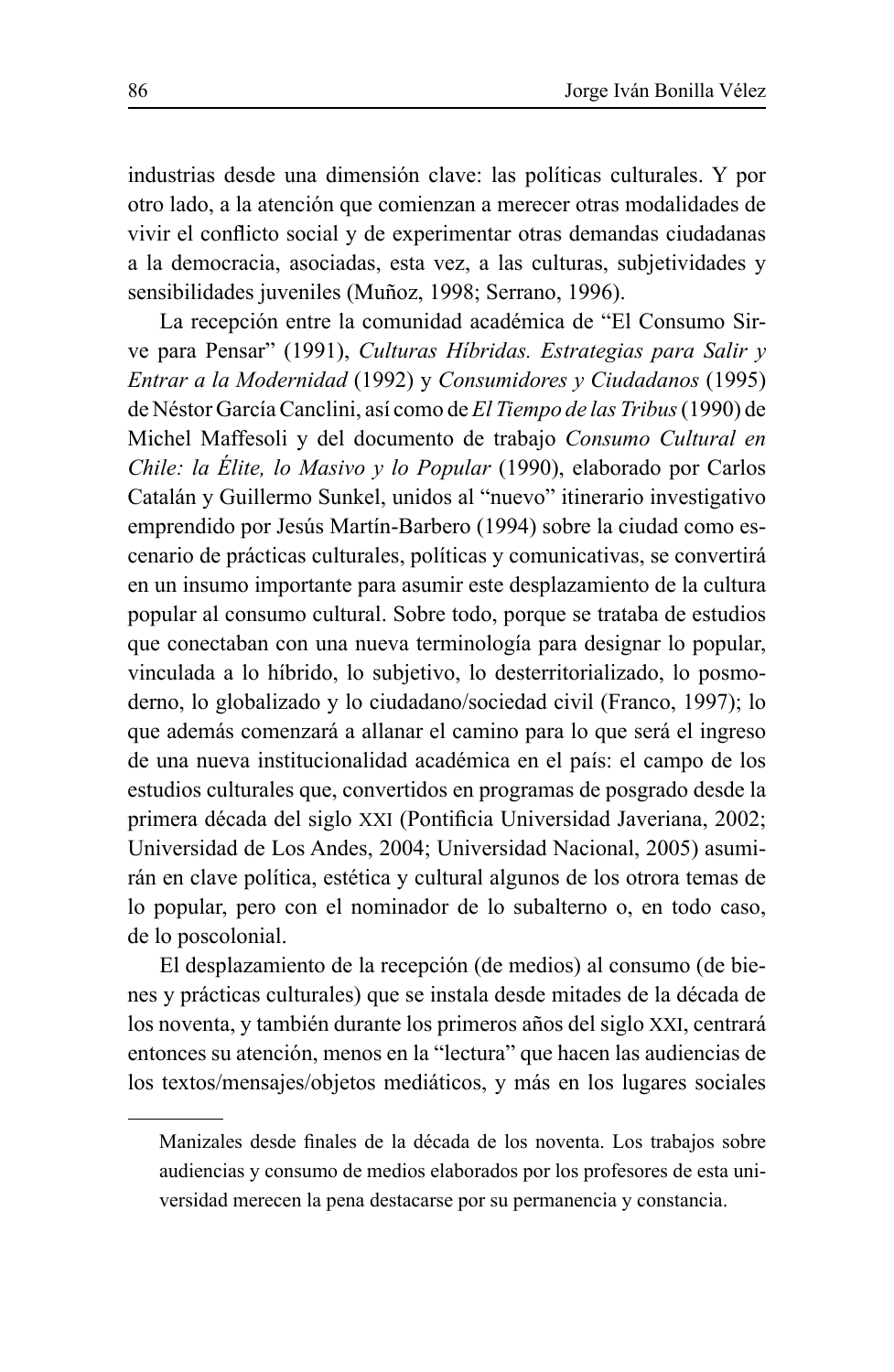desde donde son leídos, usados, interpretados y apropiados los bienes culturales y las tecnologías de información y comunicación. En este sentido, trabajos como El Libro, el Ojo y la Pantalla. Consumo Cultural en Cali (Muñoz, 1995) se convertirán en referentes de época. Lo significativo de este trabajo está no sólo en la combinación de estrategias metodológicas para dar cuenta del consumo cultural (equipamiento, usos, hábitos y gustos), sino en la capacidad para vislumbrar modos de ver, narrar y experimentar los cambios generacionales, sociales y culturales en poblaciones específicas de la ciudad de Cali, atravesadas por diferencias socioeconómicas y culturales, a la vez que articuladas por los ámbitos de lo público (la calle, el barrio, la ciudad) y lo privado (la casa y la familia).

Pero no sólo los estudios académicos participarán de este desplazamiento. También el Ministerio de Cultura y el Convenio Andrés Bello comenzarán a jugar un papel importante en la aclimatación del debate sobre las relaciones entre el consumo de bienes culturales y las industrias que los producen, con el fin de rediseñar políticas públicas en el campo de la cultura. Así, desde principios del nuevo siglo aparecerán estudios<sup>8</sup> orientados, bien sea a explorar las dimensiones económicas y sociales de las industrias culturales, o a indagar por la percepción de los colombianos sobre la noción de cultura, por sus hábitos de consumo cultural, competencias artísticas e imaginarios de identidad nacional. Entre los primeros estudios vale la pena mencionar El Impacto Económico de las Industrias Culturales en Colombia (Rey, Melo, López & Gutiérrez, 2003), cuvo mérito radica no sólo en el desplazamiento conceptual que hace de los medios de comunicación a las industrias culturales, sino en el interés por incidir en el diseño de políticas culturales, y esto a partir de explorar/examinar/medir tanto los modelos de producción, ofertas de programación, características de acceso, co-

<sup>8</sup> El tema es que estos estudios no han tenido la permanencia necesaria para diseñar políticas culturales y comparar tendencias en el tiempo. Por ejemplo, Culturas Simultáneas. Lecturas de la Encuesta Nacional de Cultura en Colombia 2002 (Gutiérrez, 2002) no se ha seguido realizando y El Impacto Económico de las Industrias Culturales en Colombia (Rey, Melo, López & Gutiérrez, 2003) está desactualizado.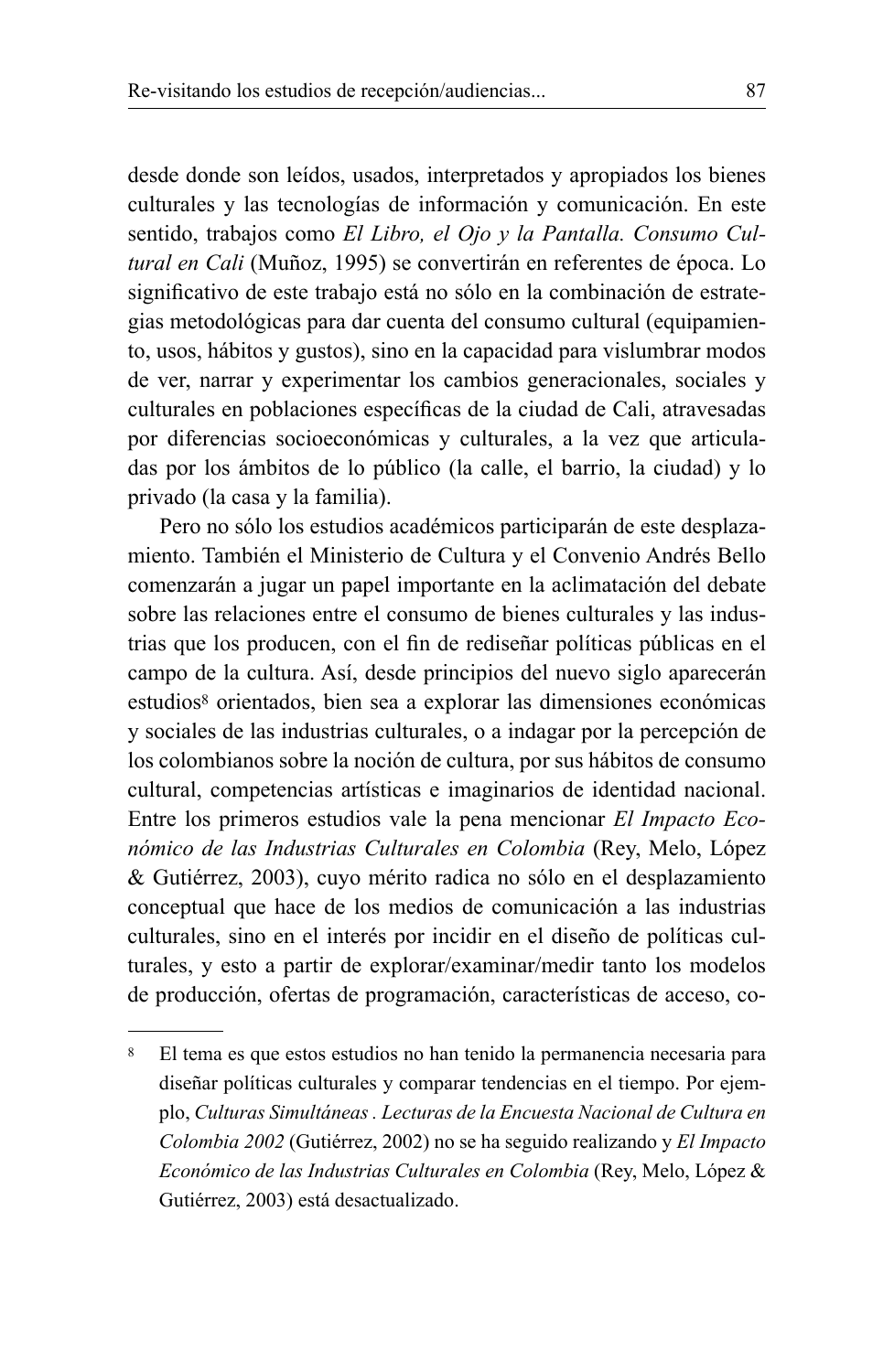bertura y ganancias de la industria cultural (prensa, radio, televisión, cine, sector fonográfico), como los niveles de consumo, lectura, gustos, preferencias y penetración de estas industrias en el país.

Entre el segundo grupo, cabe destacar la Encuesta Nacional de Cultura, realizada por el Ministerio de Cultura en 2002. Aplicada a 1,090 colombianos en 90 municipios del país, la encuesta buscaba explorar el consumo cultural dentro de un rango que contemplara desde las manifestaciones de la denominada cultura "culta" hasta las masivas y las populares, lo que a la vez generó un interesante debate entre la mirada democrática de Germán Rey (2002) y la posición elitista de Héctor Abad (2002) en torno a la cuestión del gusto, la mediatización de la cultura y los criterios para decidir qué es cultura y quiénes son los sujetos poseedores de la misma. De este grupo también hace parte La Encuesta de Consumo Cultural, realizada desde 2005 por el Departamento Administrativo Nacional de Estadística (DANE). Esta encuesta indaga en hogares del país la asistencia a espectáculos y escenarios culturales, el consumo de medios audiovisuales y música, así como la formación cultural y el uso del tiempo libre por parte de la población.

# LAS NUEVAS AGENDAS. EDUCACIÓN PARA LA RECEPCIÓN

La primera década del XXI será testigo de otro desplazamiento: de los sujetos populares a los sujetos infantiles/adolescentes/juveniles. Nos referimos a la centralidad que adquiere la agenda investigativa sobre los hábitos de consumo y las modalidades de recepción de las audiencias infantiles en particular y de los públicos escolares en general -niños, adolescentes y jóvenes— con respecto de las tecnologías de información y comunicación, con un marcado énfasis en la televisión a partir de sus relaciones con la escuela (Benavides, 1998; Bustamante, Aranguren & Chacón, 2004; Monroy, Valencia, Copete & Bustos, 2008, Sandoval & Ardila, 2004; entre otros) o con el ámbito doméstico de la familia (Astroz, Cataño, Ramírez & Rodríguez, 2004; Castro, 2007; González & Gómez, 2004; Rincón, Pérez & Viasús, 2002; Vásquez, Pinilla, Cárdenas, Robayo & Martínez, 2004; entre otros).

Según un estudio elaborado por Mónica Cataño, Jorge Bonilla, Omar Rincón y Jimena Zuluaga (2010) en la última década se pueden contabili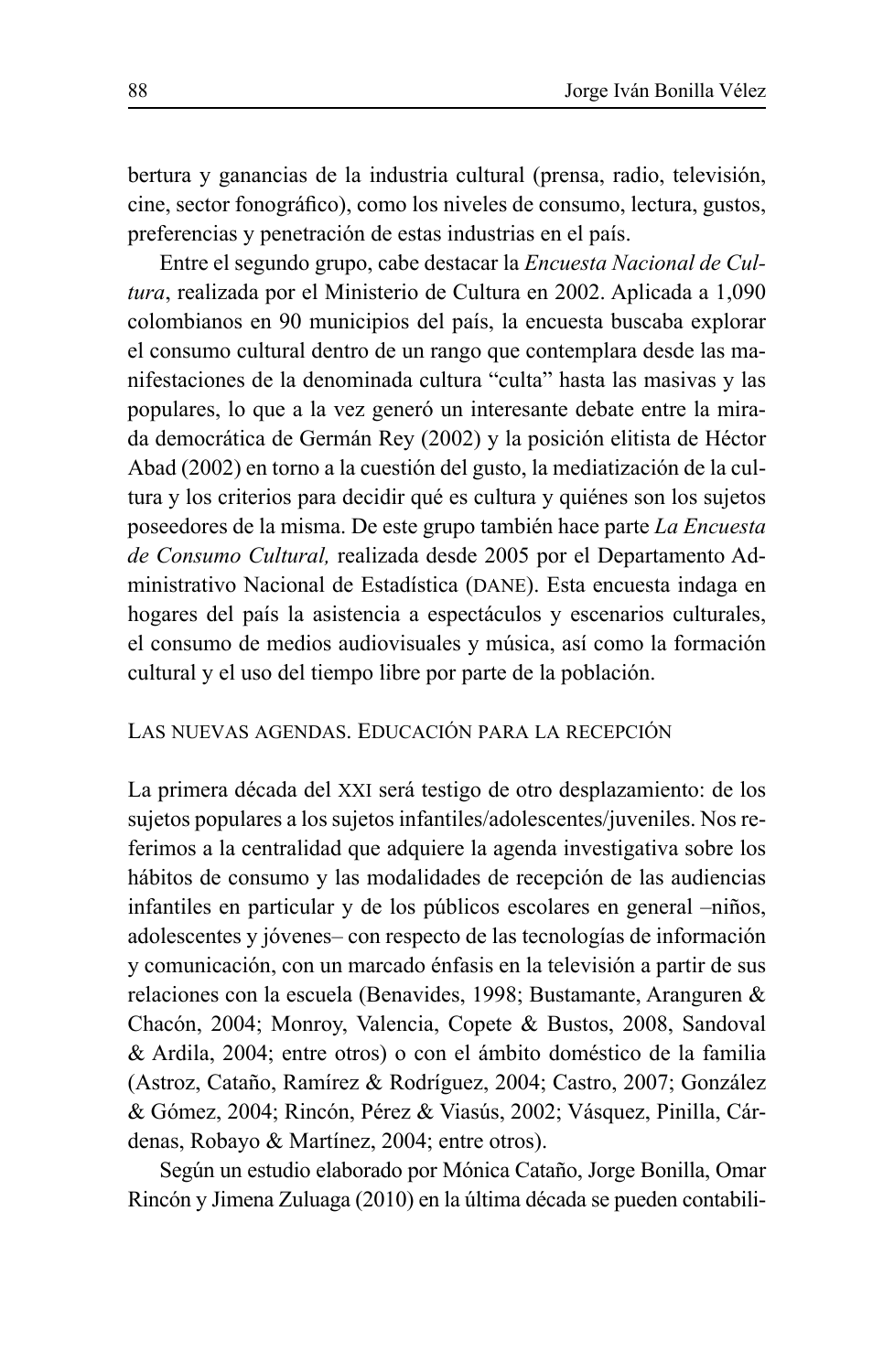zar unas 74 investigaciones, la mitad de las cuales evidencian esta nueva tendencia investigativa de época. Así, lo que caracteriza la etapa más reciente de los estudios de la recepción/audiencias en el país es el protagonismo de una creciente ola pedagógica, interesada en conocer los hábitos, las competencias y las prácticas de televidencia de las poblaciones infantil y juvenil - en la mayoría de los casos escolarizada - con el fin de intervenir en la formación de televidentes activos, por la vía de la educación para la recepción, siguiendo para esto las orientaciones de la recepción crítica de medios propuesta por el chileno Valerio Fuenzalida (1984) y la perspectiva de la televidencia y el modelo de la mediación múltiple del investigador mexicano Guillermo Orozco (1991, 1996).<sup>9</sup> Esto en un contexto académico e institucional en el que algunas entidades del Estado (Comisión Nacional de Televisión),<sup>10</sup> organismos de cooperación multilateral (Naciones Unidas, UNICEF) y organizaciones del tercer sector (Fundación Restrepo Barco, Consorcio por la Infancia, entre otros) comenzarán a jugar un papel decisivo en la definición de los temas y problemas sobre los cuales se ocuparán los estudios de recepción en Colombia.

En cuanto a lo metodológico, nos encontramos con un número importante de estudios que suelen acudir al uso de cuestionarios con

- $\overline{9}$ También es común encontrar referencias a José Manuel Pérez Tornero (1994) y sus trabajos sobre la comunicación en la escuela, así como a David Buckingham (2005) y sus investigaciones relacionadas con la infancia y los medios de comunicación. Entre los autores colombianos figura Maritza López de la Roche, profesora e investigadora de la Universidad del Valle. Ella ha abierto en el país la ruta investigativa sobre la audiencia, el consumo y la recepción de los públicos infantiles desde una perspectiva cultural y ciudadana que merece la pena destacarse por lo novedosa.
- <sup>10</sup> Entre 2002 y 2009, la Comisión Nacional de Televisión financió 25 investigaciones sobre la televisión con un énfasis marcado en la recepción televisiva y la formación de audiencias críticas. En 2010 promovió la realización del Diplomado en Televidencia Crítica con Participación Ciudadana, en convenio con la Asociación Colombiana de Universidades (ASCUN) y la Universidad Nacional Abierta y a Distancia (UNAD), así como el proyecto de formación en recepción crítica denominado Mirando Cómo Miramos, liderado por la Universidad Santiago de Cali.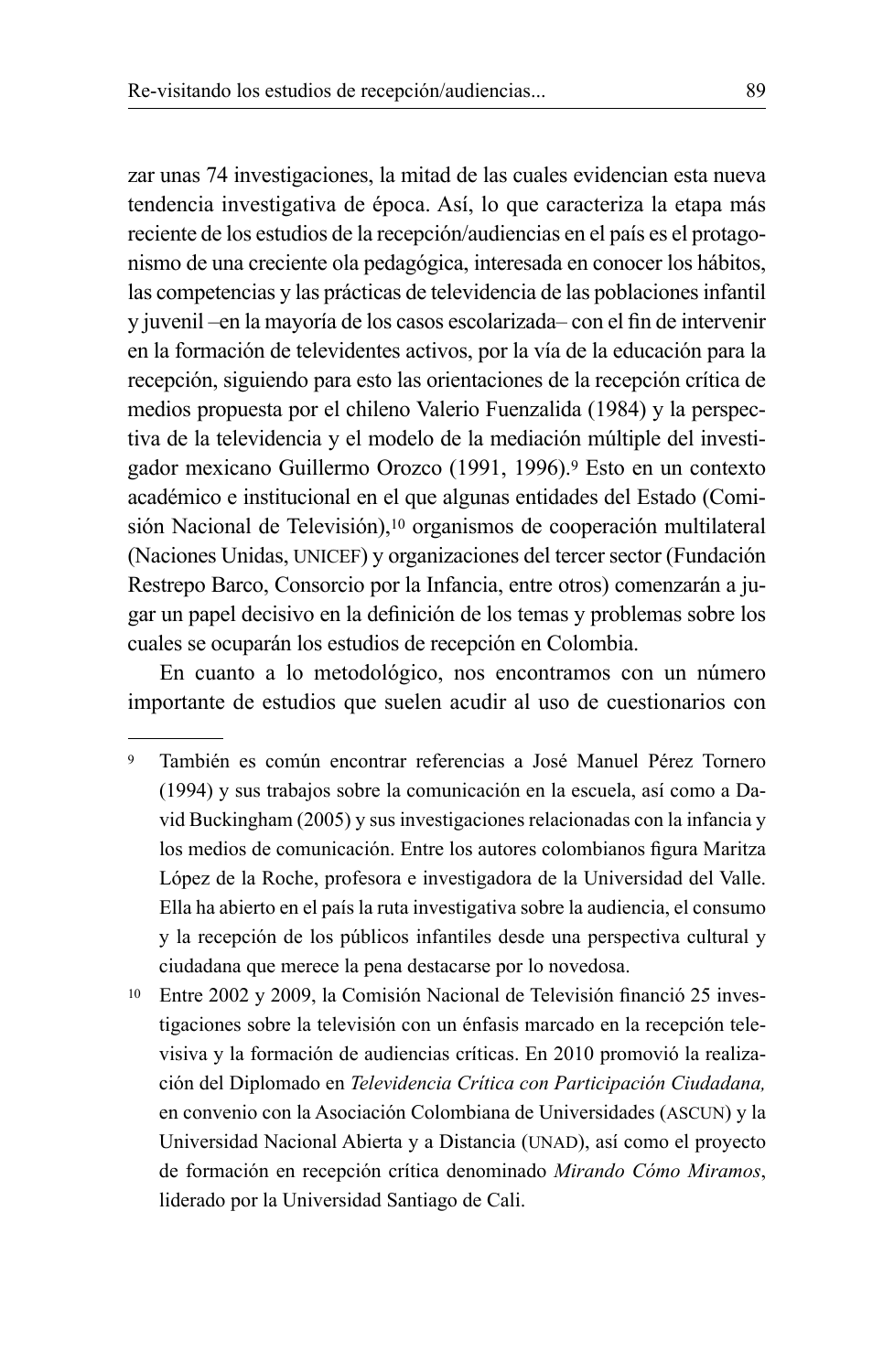muestras representativas y variables demográficas -sexo, edad, ocupación, condición socioeconómica, escolaridad-con los que se pretende dar cuenta de los hábitos, las preferencias y las prácticas de consumo de medios de comunicación (Arango & González, 2009; Bernal, López & Medina, 2003; López Jiménez, 2004; López, Ramos, Rubiano & Verdugo, 2004; Moreno, 1998, entre otros). Mientras que otros estudios pretenden complementar, o desbordar, lo cuantitativo mediante la realización de talleres, observación participante, entrevistas, grupos de discusión y técnicas de rescate de la memoria mediante dibujos y docudramas con las poblaciones objeto de estudio para profundizar en los resultados arrojados por las técnicas cuantitativas, o para generar nuevos hallazgos e interpretaciones mediante dinámicas de conversación basadas, en algunos casos, en la perspectiva etnográfica (Aranguren, Bustamante & Chacón, 2008; Cadavid & Moreno, 2009, Calle & Garavito, 2002; Vargas, Rojas & Barrera, 2008, entre otros).

Así mismo es preciso señalar las coincidencias de tipo conceptual con la tradición más behaviorista de los estudios de la comunicación que subyace en no pocos estudios sobre audiencias televisivas colombianas que, en nombre de la recepción crítica de medios, han revitalizado la pregunta consuetudinaria por la "influencia" y los "efectos" de la comunicación de masas, esta vez en clave de valores morales y modelos pedagógicos para implementar en la escuela y la casa con el fin de redimir al receptor frente a los influjos perniciosos de los medios (López Jiménez, 2003; Rentería, Mena, Sarria & Gil, 2004; Sandoval & Ardila, 2004; Vargas & Barrera, 2004, entre otros).

En este panorama hegemónico de los estudios de recepción/audiencias, vale la pena destacar algunos trabajos que por su alcance teórico y rigurosidad metodológica se salen del molde pedagógico, aunque su "sujeto de estudio" sean las audiencias infantiles y los escenarios escolares. Uno de ellos es la investigación Los Niños como Audiencias, dirigido por Maritza López de la Roche (López de la Roche, Martín-Barbero, Rueda & Valencia, 2000). Esta investigación, que estudia las relaciones de los niños con los medios de comunicación, diseña una metodología de técnicas mixtas (cuestionarios sobre consumo cultural, dibujos infantiles, sicodramas, entrevistas, talleres), por medio de las cuales se indaga por el consumo de medios y las representaciones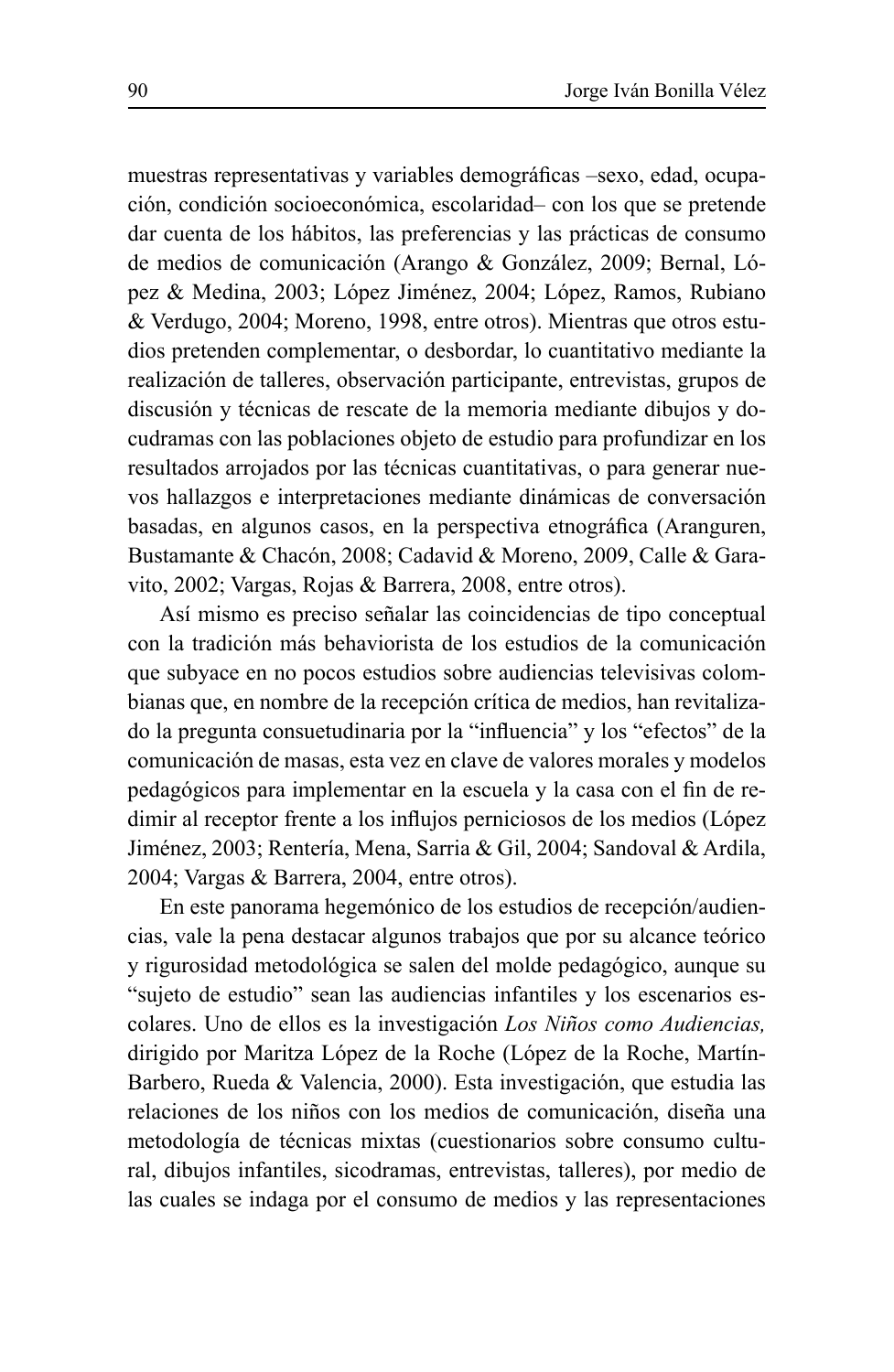socioculturales de grupos socioculturalmente diferenciados, ubicados en zonas urbanas y rurales del país; esto con el fin de explorar no sólo la conformación de imaginarios infantiles provenientes de los medios, sino las mediaciones familiares, locales y a distancia presentes en los modos representar al mundo y representarse ellos mismos.

Otro trabajo en una perspectiva similar es Noticias y Chocolates: Saberes y Sabores con los Niños y las Niñas (López de la Roche, López & Arboleda, 2008), que es una investigación sobre las "lecturas" que hacen los niños de 7 a 12 años de edad, de colegios y escuelas de Bogotá, Cali, Puerto Tejada y de una zona rural llamada "Resguardo de Guambía" de programas informativos y de opinión. Lo interesante de esta investigación, que se publica como material pedagógico conformado por cinco módulos/taller, es que ingresa en el campo de estudios de recepción infantil desde sus relaciones con la televisión informativa.

Ahora bien, que la apuesta pedagógica en los estudios de recepción sea la más hegemónica no quiere decir que haya sido la única. A este respecto, es importante mencionar algunos trabajos que han incursionado en la problemática del conflicto armado interno, ya sea a partir de analizar procesos de recepción de noticias de guerra y paz entre diferentes "comunidades de interpretación" en el país (Barón & Valencia, 2001), o desde el papel que las nuevas tecnologías, como Internet, están jugando como lugares virtuales donde también se libran las "batallas por la significación".

Esto último es lo que se aprecia en un trabajo pionero sobre los estudios de recepción de los sitios electrónicos producidos por los actores armados legales e ilegales del conflicto armado en el país, titulado Internet, Guerra y Paz en Colombia (Barón, Rodríguez, Wiesner & Martínez, 2002). Dicho estudio muestra la tensión entre unas promesas democratizadoras de la red, que conviven con los usos tácticos de ocupación virtual de ésta por los actores armados, lo que hace difuso ese "pacto de lectura" entre productores y receptores para asumir a Internet como un lugar de deliberación pública, y no de uso propagandístico. Siguiendo el modelo de codificación/decodificación, elaborado por Stuart Hall (1980), el trabajo se aproxima al modo en que un grupo de internautas en Bogotá, Medellín, Cali y Barranquilla se aproximan a las páginas electrónicas del ejército, la guerrilla y los paramilitares,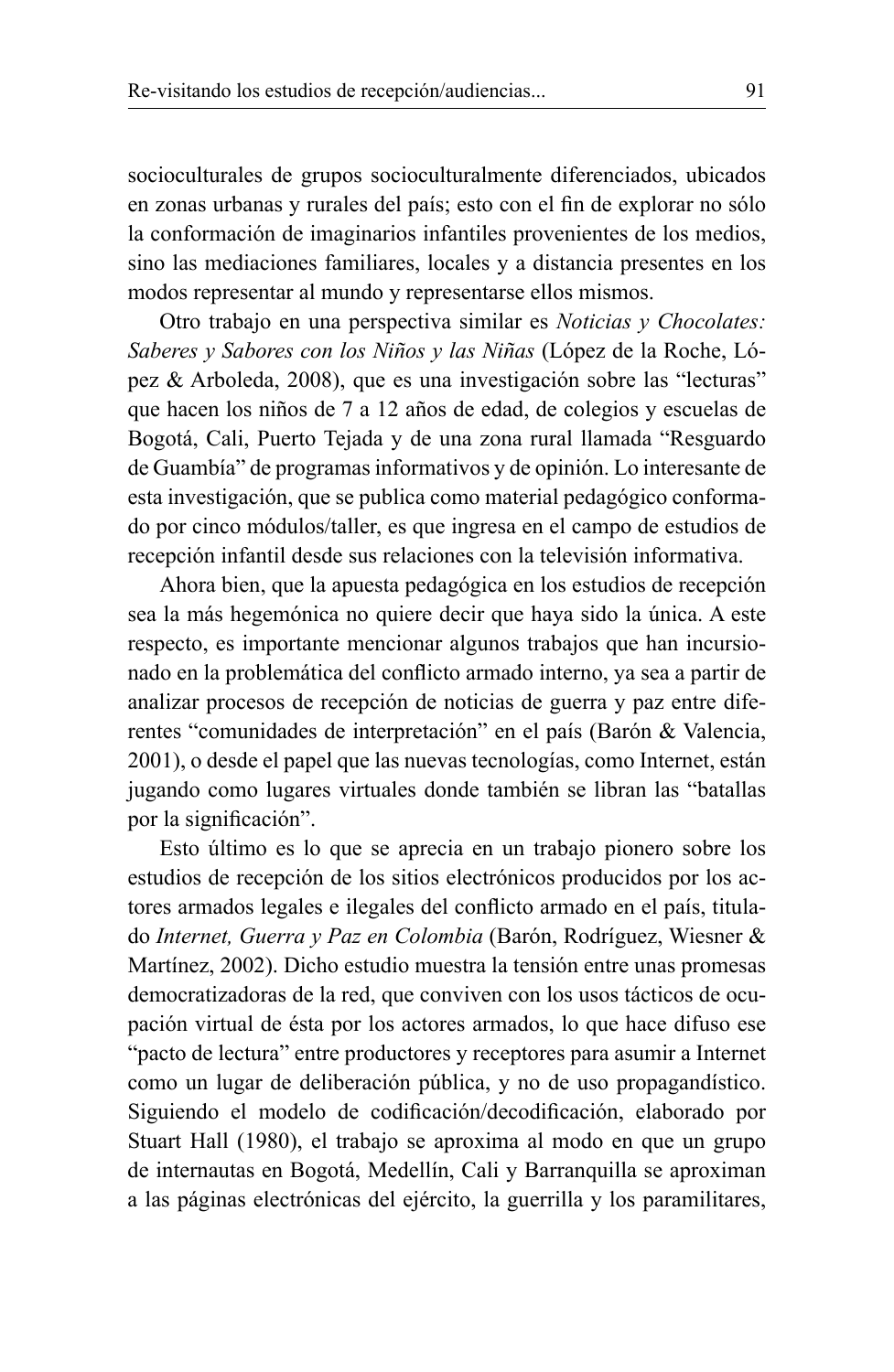observando allí modalidades de interpretación dominante, negociada v/u oposicional.

Hablamos de una década en la que también ha sido posible descubrir nuevas vetas en el estudio de la recepción/audiencias. Una de éstas es el filón abierto por estudios que están reconstruyendo la biografía social de las tecnologías (Kopytoff, 1986) a partir de sus relaciones con el espacio doméstico, la familia y el hogar, articulando para ello la mirada histórica con la comunicativa y cultural, en una apuesta que intenta vincular los estudios de recepción a las memorias de la domesticación de las tecnologías en la vida privada del hogar y pública de la ciudad (Silverstone, 1996). Este es el caso de la investigación denominada "Más Televisores" que Televisión: Espacios Domésticos y Televisión en Cali entre 1954 y 1970" (Rodríguez, Rodríguez & Sevilla, 2008), que gira en torno a la llegada de la televisión a Cali y a su presencia cotidiana. Otro de estos filones es el trabajo de Rocio Gómez y Julián González (2008) sobre el consumo, uso y apropiación de Internet por parte de los jóvenes, explorando allí dimensiones relacionadas con la subjetividad y los estilos de vida en redes sociales virtuales como Facebook y Second Life.

### ALGUNAS TENDENCIAS, ALGUNOS COMENTARIOS

Este artículo presenta un aporte a la investigación académica sobre la recepción/audiencias en Colombia en la medida en que hizo evidente que la génesis de este (sub) campo de estudios hay que buscarla antes de la década de los años ochenta del siglo XX. Reconocer la contribución de la tradición funcionalista -orientada a conocer más al "otro" para actuar mejor sobre él- es interesante porque permite entender que la ruptura que se estableció en este tipo de estudios estuvo asociada a la necesidad de reasumir el lugar del "otro" en los procesos de comunicación y en las prácticas culturales. Cambio que implicó un protagonismo de la mirada política en los estudios académicos sobre la recepción/ audiencias, que puso el acento en la cuestión de la cultura popular como sinónimo de lo contra hegemónico.

¿En la última década qué deja este recorrido? Aquí habría que decir que la investigación académica de recepción/audiencias en Colombia se ha convertido en un objeto de estudio más definido, más empíri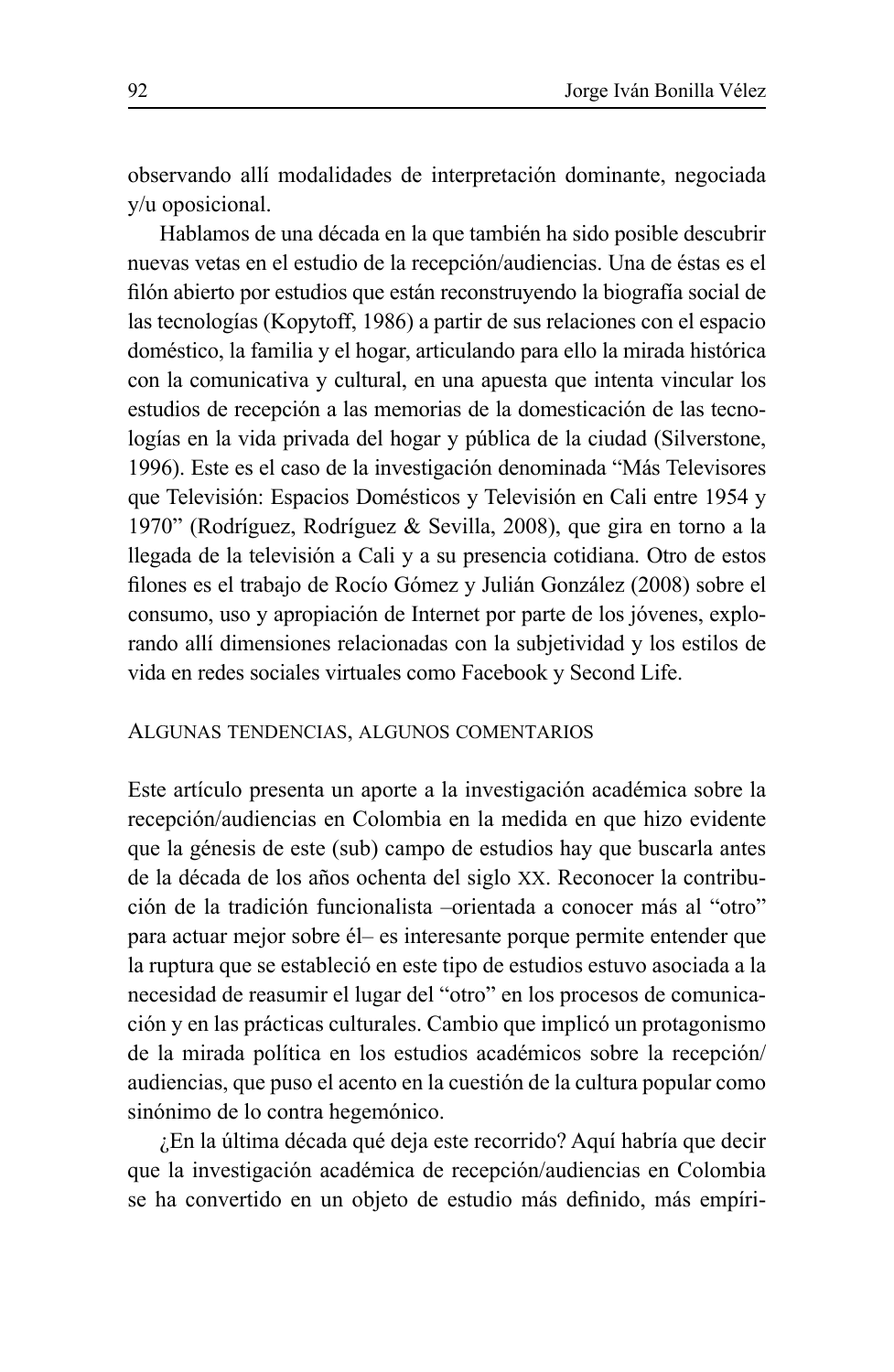co, más objetivado. Sin duda alguna, la institucionalización del campo de estudios de la comunicación ha contribuido a la realización de un mayor número de investigaciones en esta área. Hoy las universidades destinan tiempos para la investigación, las reglas de juego institucional son más explícitas y los profesores cuentan con la posibilidad de acceder a recursos que, aunque escasos, permiten realizar más investigación empírica. También la presencia de entidades de carácter público y/o privado que financian la investigación ha posibilitado que durante la primera década del siglo XXI este (sub) campo de estudios tenga más trabajos que mostrar.

Buena parte de estos trabajos aplican técnicas de investigación empírica que preguntan quiénes son, qué hacen, qué consumen las audiencias. Algunos de estos estudios suelen combinar estrategias de investigación cuantitativas (sondeos, cuestionarios) con técnicas cualitativas (entrevistas, grupos de discusión, relatos de vida y talleres, entre otros), enmarcadas en algunos casos en la perspectiva de la etnografía de la audiencia.<sup>11</sup>

Ahora bien, que asistamos a un interés protagónico por investigar las audiencias con un marcado énfasis en lo infantil y lo juvenil también merece la pena discutirse. De hecho, la agenda promovida por las entidades públicas, privadas y de cooperación internacional ha incidido en esto. No sólo porque estas entidades han influido en la agenda de lo investigable, desembolsando los recursos, sino porque política y conceptualmente infancia y juventud son consideradas poblaciones en riesgo y vulnerables ante factores relacionados con la violencia, las drogas, el maltrato, la crisis familiar, etc., todo lo cual ayuda a explicar por qué tanta preocupación por la televisión y por la necesidad de que los jóvenes y los niños aprendan a "leer" el aparato. De ahí también el

<sup>&</sup>lt;sup>11</sup> Aunque hay algunos de estos estudios que hacen pasar por trabajo etnográfico lo que en realidad es focus groups, entrevistas o talleres. Un reduccionismo de este tipo es el que se puede apreciar en el siguiente texto: "Para realizar esta investigación se efectuó una exploración sociodemográfica, por medio de una encuesta que arrojó un análisis cuantitativo, lo que posibilitó el estudio etnográfico posterior por medio de entrevistas, y dejó algunos resultados sometidos, luego, al análisis cualitativo" (Barrios, 2009, p. 271).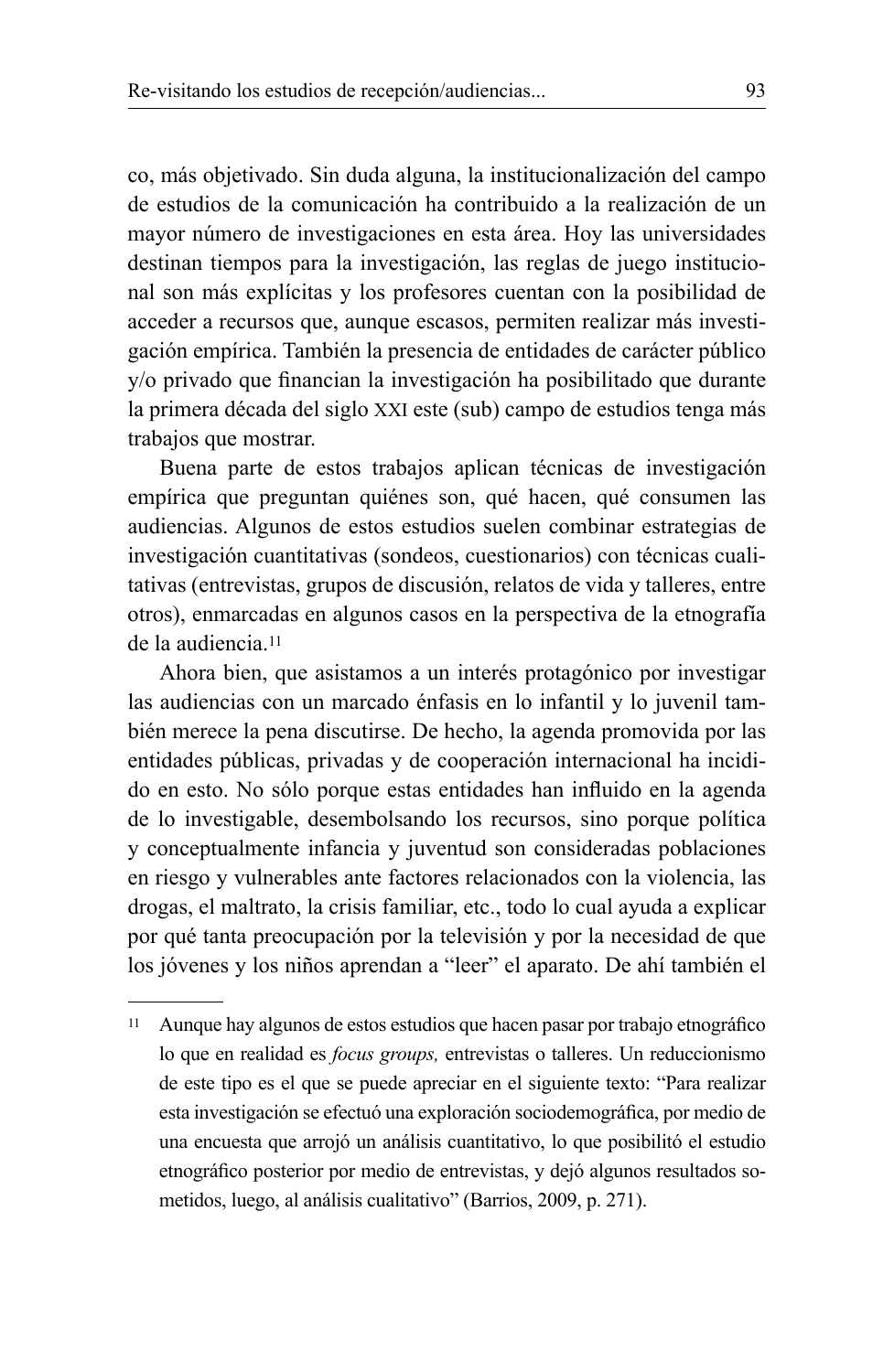interés por la recepción crítica de medios, en una etapa en la que el péndulo académico de la recepción parece haber vuelto a oscilar hacia el "poder" mediático, esto es, una época donde la motivación por estudiar el poderoso influjo de las tecnologías de información y comunicación parece retornar a casa con fuerza.

Lo paradójico de esta situación es que no son pocos los estudios más recientes en el país que, en nombre de la recepción crítica de medios, han retornado a la figura del "receptor", ubicándolo en el lugar de alguien que emite respuestas a los materiales que los investigadores le presentan a través de cuestionarios, entrevistas, grupos de discusión, es decir, a una concepción de las "audiencias" como sujetos que existen en la medida en que "responden" a preguntas preparadas por otros (Nightingale, 1999). Así, es la audiencia la que queda congelada a su rol de emitir respuestas, y no como sujeto capaz de la producción, traducción y creación de textos, prácticas, sentidos.

Y con esto lo que se evidencia es la pérdida del vínculo político en los estudios de la recepción/audiencias, lo que está siendo sustituido por el vínculo pedagógico. De las perspectivas política y cultural como lugares de cruce para explorar conflictividades, resistencias, modos de ver, narrar y tomar parte en las relaciones sociales, estamos pasando a la perspectiva pedagógica, y con ello al concepto de instrucción como el mejor camino para la formación de audiencias activas y ciudadanas. ¿O será más bien que estamos asistiendo a una politización de este tipo de estudios, por otras vías?

Aquí habría que plantear que la diferencia entre la mirada política y la mirada pedagógica radica en que para la primera los sujetos son interlocutores, mientras que para la segunda los interlocutores no existen, lo que hay son sujetos que no saben y, por tanto, que deben aprender (Ranciére, 2010), pero permaneciendo en su sitio y en su rol de "receptores". Con una aclaración: ya no se trata de "modernizar a los campesinos" ni de educar al pueblo en las ideas del cambio social dirigido, sino de "educar a la niñez y la juventud" para que hagan un uso "correcto" de la televisión; o, en todo caso, de "domesticar" el aparato para que sea una adecuada herramienta tecnológica en el aula y, por supuesto, de "actualizar" a los maestros en competencias pedagógicas para que lo hagan. Esto en el marco de un modelo que hace de la instrucción la principal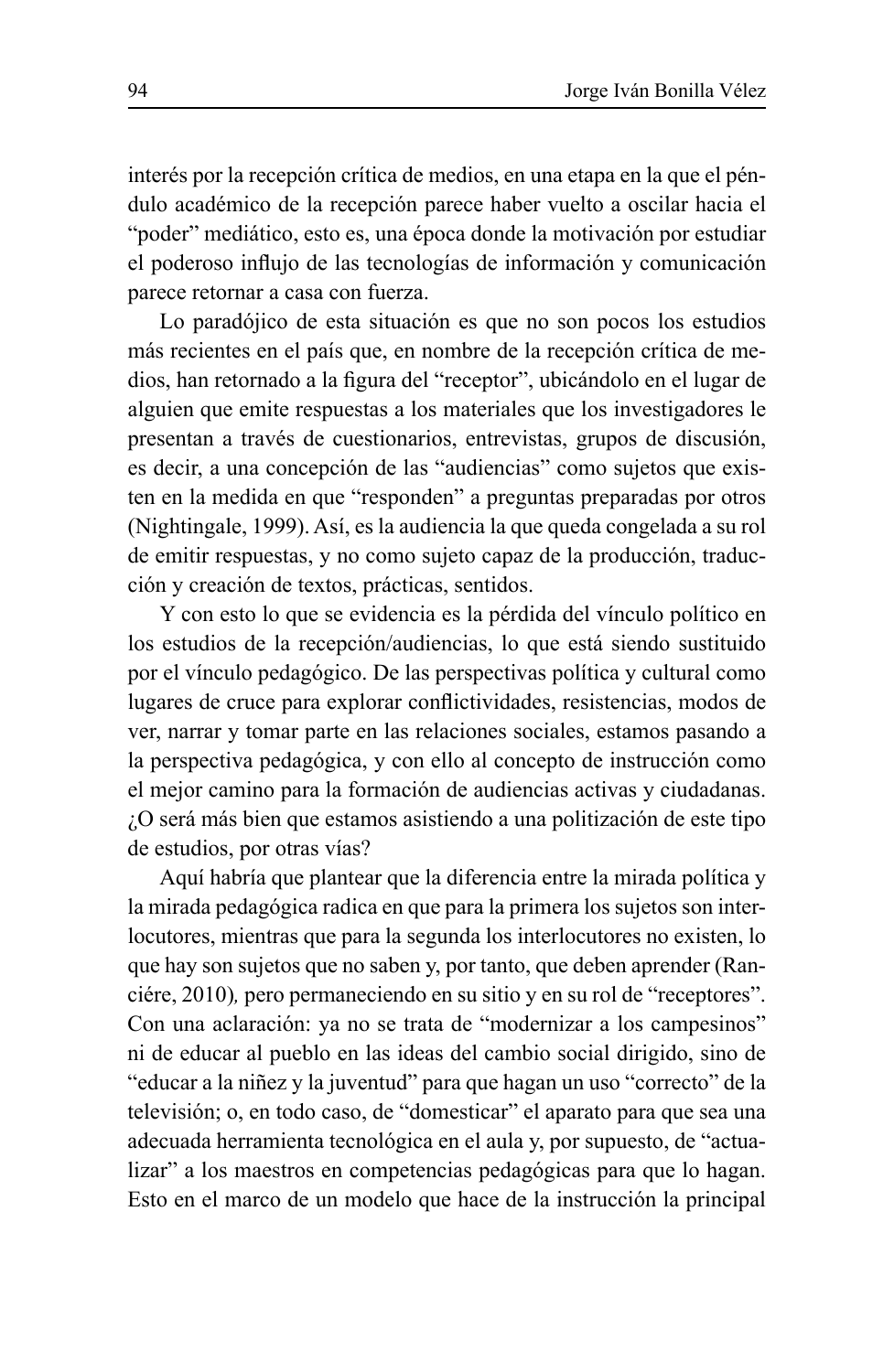vía para mostrarle a los sujetos receptores cómo debe ser su relación con las tecnologías. ¿No es esto lo que se puede apreciar en buena parte de las investigaciones auspiciadas por la Comisión Nacional de Televisión en Colombia?

Atrapados en la televisión, se ha perdido de vista la importancia de los otros medios de comunicación en una época de convergencias tecnológicas. Apenas recientemente se empieza a vislumbrar el protagonismo de las redes sociales y la tecnología digital en las transformaciones de las audiencias. Algunos de estos estudios han empezado a desplazar la mirada de la televisión como tecnología "aislada" en el hogar o la escuela para considerarla relacionalmente inscrita en una cultura técnica y de consumo, que es tanto doméstica, local, nacional e internacional como simultáneamente privada y pública (Morley, 2008). Otros han empezado a "migrar" de las concepciones de la audiencia como un objeto de investigación que ofrece respuestas a los materiales que consumen para explorarlas inscritas en una situación cultural compleja y en un sistema tele-tecnológico de intercambios y redes de información (Silverstone, 1996) desde las cuales se disputa, comparte v produce el sentido.

Por último, habría que reconocer que los estudios de recepción/ audiencias viven en una permanente zona de frontera. ¿Qué sería lo común a los estudios interesados por la opinión pública (política + participación + ciudadanía), las audiencias (medios + vida privada  $+$  hogares) y el consumo (oferta cultural  $+$  industrias  $+$  cultura), las comunidades virtuales (Internet + redes sociales + sujetos)?  $\chi$ Son deseables esas zonas de frontera, de modo de asegurar territorios que otros nunca tocarán?

Por eso, no basta con decir que lo nuestro son las "mediaciones". las "interacciones", el "giro cultural", el "empoderamiento del otro", la "educación para la recepción", etc., cuando lo que hacemos es territorializar poblaciones, dividir objetos, encerrar sujetos pero, sobre todo, "investigar por encargo" las agendas institucionales de las agencias financiadoras. ¿No valdría la pena erosionar esas divisiones, a riesgo de quedarnos sin territorios definidos? O, más bien, ¿qué tipo de entornos investigativos deberíamos construir hoy con vista a los estudios de la recepción y audiencias del futuro?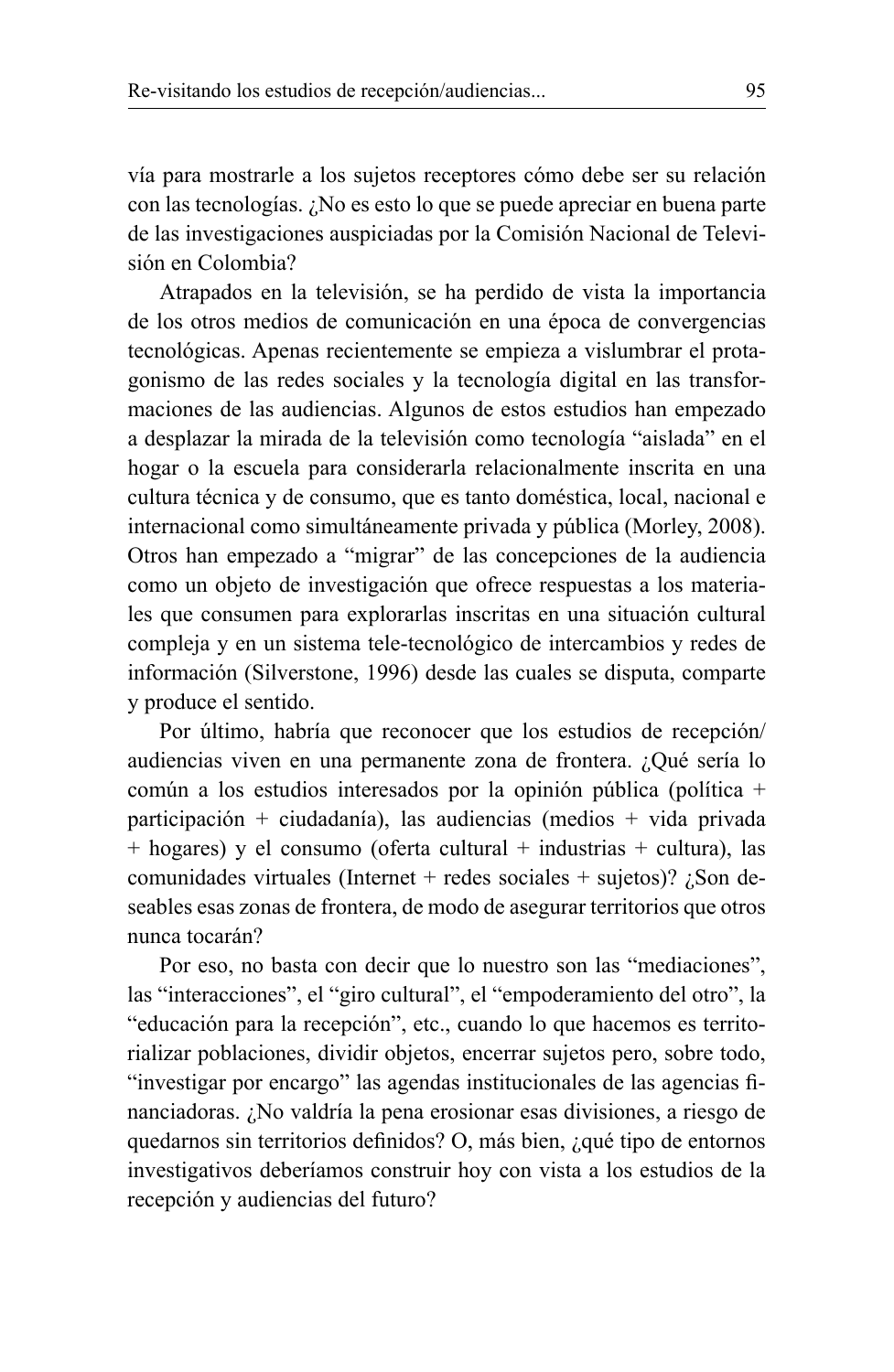# **Bibliografía**

- Abad, H. (2002). Lecturas de la Encuesta Nacional de Cultura 2002. En R. Gutiérrez (Coord.), Culturas simultáneas. Lecturas de la Encuesta Nacional de Cultura de Colombia 2002 (pp. 9-16). Bogotá: Ministerio de Cultura.
- Alba, V. & Rincón, H. (1970). Canales de comunicación que usan algunos líderes rurales para obtener información agropecuaria. Revista ICA,  $1(4)$ , 17-41.
- Amaya, S. (1959). Radio helps eradicate mass illiteracy in rural Colombia. Gazette, 5, 403-408.
- Anzola, P. & Cooper, P. (1985). La investigación en comunicación en Colombia. Bogotá: DESCO/ACICS.
- Arango, G. & González, M. (2009). Televidencias juveniles en Colombia: fragmentación generada por un consumo multicanal. Palabra Clave, 12, 216-234.
- Aranguren, F., Bustamante, B. & Chacón, M. (2008). Usos pedagógicos de una televisión de calidad para niños, niñas y jóvenes. Recuperado el 8 de junio de 2010 de http://www.cntv.org.co/cntv bop/ estudios/academicas/u distrital.pdf
- Arevalo, M. & Robayo, V. (1974). Análisis de comprensión de una película pecuaria, "La Cantina de José Dolores". Bogotá: ICA.
- Arevalo, M. & Victoria, F. (1975). Canales de comunicación que utilizan los campesinos del Proyecto de Desarrollo del Altiplano de Nariño. Bogotá: ICA.
- Astroz, E., Cataño, M., Ramírez, C. & Rodríguez, A. (2004). Los niños y las reglas de recepción televisiva en el ámbito doméstico. Bogotá: CTNV/Universidad Santiago de Cali. Documento mimeografiado.
- Barón, L., Rodríguez, E., Wiesner, S. & Martínez, M. (2002). *Internet*, guerra y paz. Bogotá: CINEP.
- Barón, L. & Valencia, M. (2001). Medios, audiencias y conflicto armado. Representaciones sociales en comunidades de interpretación y medios informativos. Controversia, 178, 43-81.
- Barrios, A. (2009). Los jóvenes y la red: usos y consumos de los nuevos medios en la sociedad de la información y la comunicación. Signo y Pensamiento, 54, 266-275.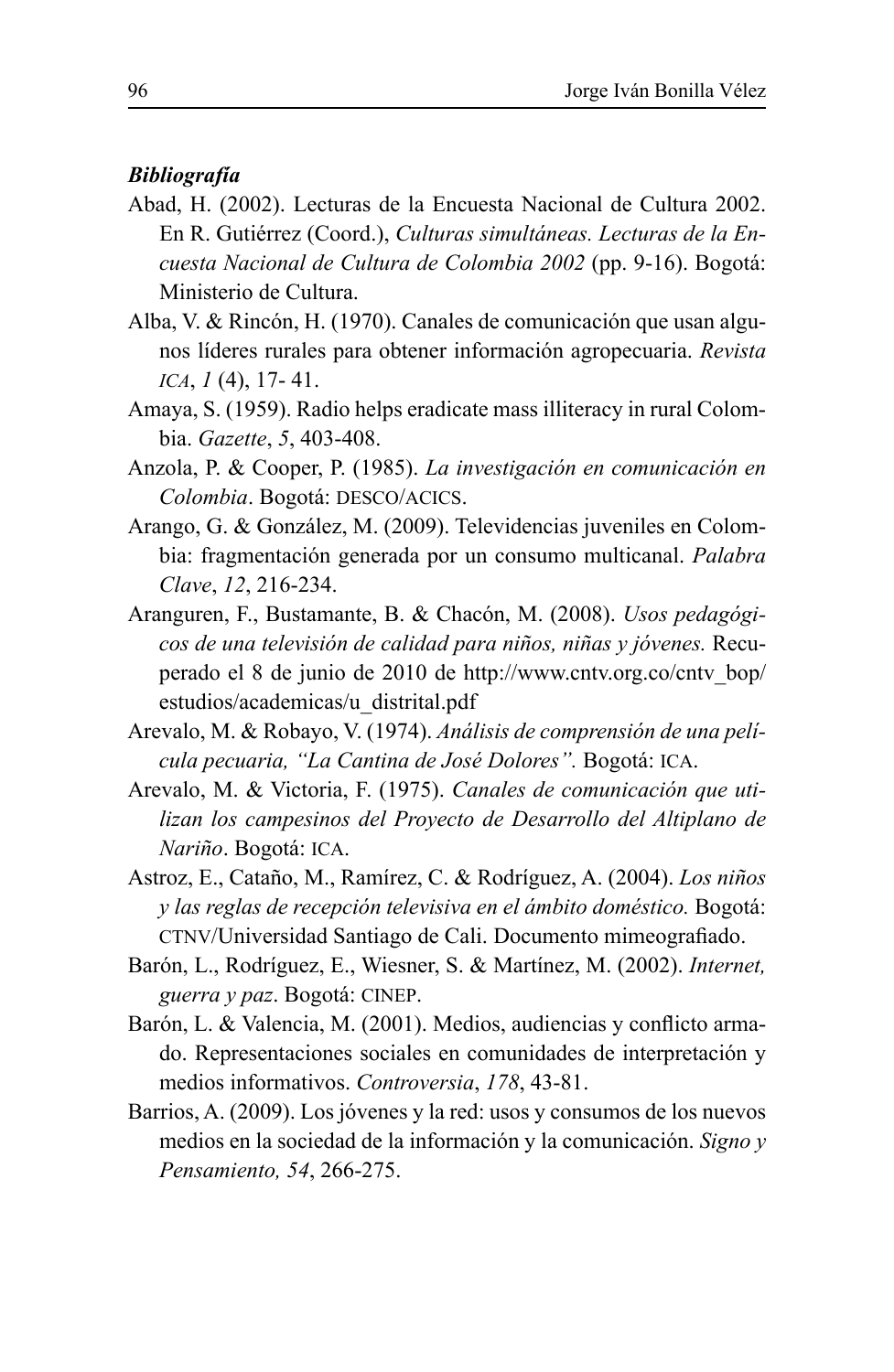- Beltrán, L. (1982). Premisas, objetivos y métodos foráneos en la investigación sobre comunicación en América Latina. En M. de Moragas (Ed.), Sociología de la comunicación de masas (pp. 74-96). Barcelona: Editorial Gustavo Gili
- Benavides, J. (1998). "Eso ya se sabe" es insuficiente para hablar de consumo de medios. En M. Moreno & E. Villegas (Comps.), Comunicación, educación y cultura. Relaciones, aproximaciones y nuevos retos (pp. 145-159). Bogotá: Pontificia Universidad Javeriana.
- Bernal, A., López, A. & Medina, J. (2003). Formación ciudadana y constitucional a través de la televisión: una propuesta de jóvenes para jóvenes. Medellín: Canal Universitario de Antioquia/CNYV.
- Bernal, H. (1970). Los líderes de opinión y su importancia en el desarrollo de la comunidad. Bogotá: ACPO.
- Bernal, H. (1971). Investigación sobre el influjo de la escuelas radiofónicas en la promoción de las innovaciones. Bogotá: ACPO.
- Braun, J. (1975). Communication, non-formal education and national development: the Colombian Radio Schools. Tesis de doctorado. East Lansing, EE.UU.: Michigan State University.
- Brunner, J.J. (1988). Un espejo trizado. Ensayos sobre política y políticas culturales. Santiago de Chile: FLACSO.
- Brunner, J.J. & Sunkel, G. (1993). Conocimiento, sociedad y política. Santiago: FLACSO.
- Buckingham, D. (2005). Educación en medios. Alfabetización, aprendizaje y cultura contemporánea. Barcelona: Paidós.
- Bustamante, B., Aranguren, B. & Chacón, M. (2004). Propuesta de un modelo pedagógico de competencias televisivas con fines educativos. Bogotá: CNTV/Universidad Distrital Francisco José de Caldas.
- Cadavid, A. (1983). Del NOMIC a la necesidad de abrir una brecha desde las culturas populares, ponencia presentada en el Segundo Seminario del Grupo de Trabajo de Comunicación. Buenos Aires: CLACSO.
- Cadavid, A. (1989). Qué le hace la realidad a los medios. Análisis, 53, 25-30. Bogotá.
- Cadavid, A. & Moreno, O. (2009). Evaluación cualitativa de radio audiencias por la paz en el Magdalena Medio colombiano. Signo y Pensamiento, 54, 277-299.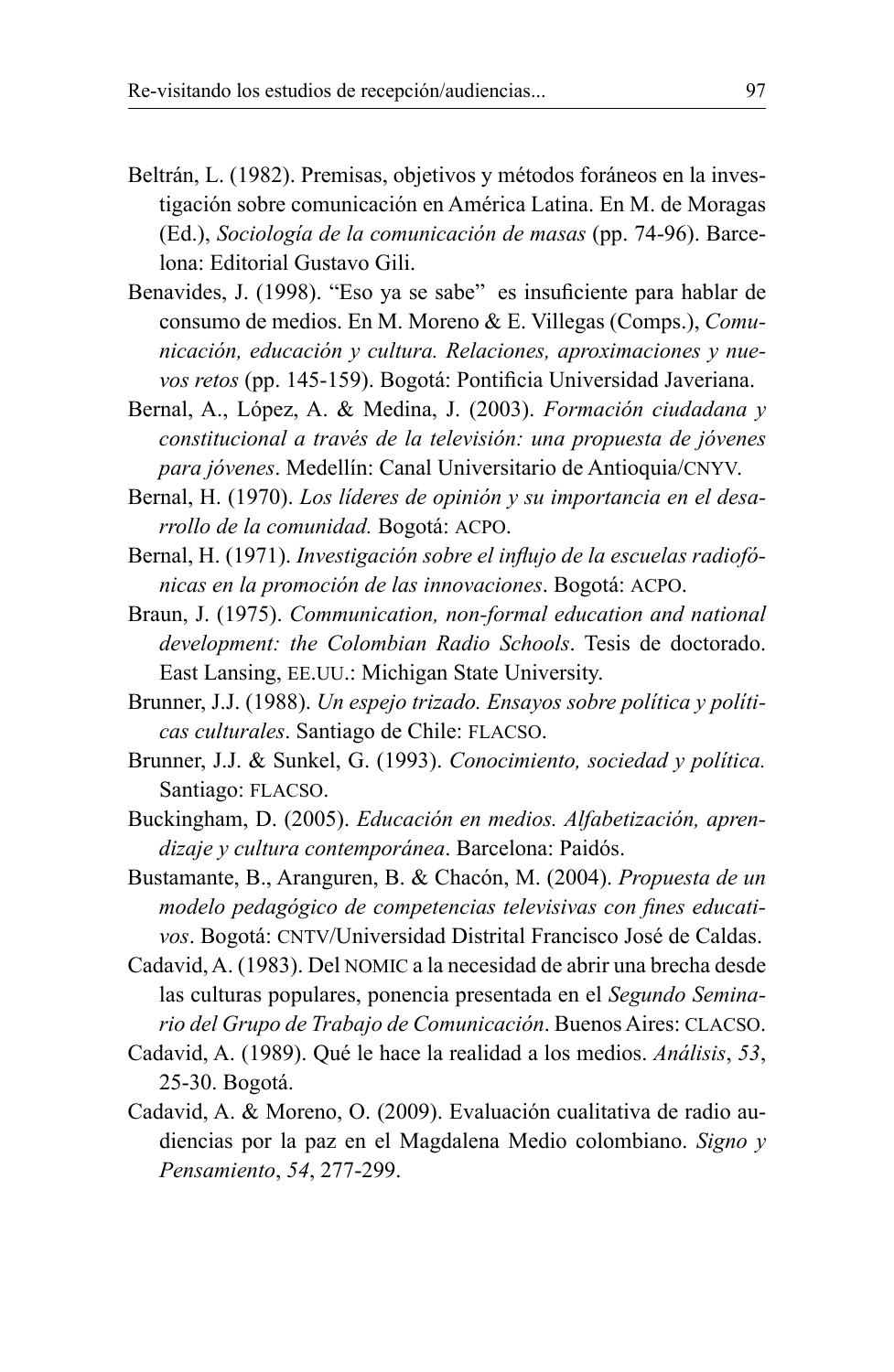- Calle, N. & Garavito, A. (2002). La opinión de los niños. En C. Vélez (Coord.), Televisión infantil: voces de los niños y de la industria televisiva (pp. 143-192). Bogotá: Convenio Andrés Bello/Fundación Restrepo Barco.
- Castro, G. (1988). El libro rojo. Televisión, crimen y violencia. Bogotá: Presencia.
- Castro, G. (2007). Aprendamos a ver televisión. Guía para padres y maestros. Bogotá: CNTV.
- Catalán, C. & Sunkel, G. (1990). Consumo cultural en Chile: la elite, lo masivo y lo popular. Santiago: FLACSO.
- Cataño, M., Bonilla, J., Rincón, O. & Zuluaga, J. (2010). Los estudios de recepción en Colombia. De las mediaciones, otra vez a los medios. En N. Jacks (Coord.), *Estudios de recepción y audiencias*. Hacia una nueva agenda para América Latina. En prensa.
- Curran, J., Morley, D. & Walkedine, V. (Comps.). (1998). *Estudios cul*turales y comunicación. Barcelona: Paidós.
- Deutschmann, P. & Fals Borda, O. (1962). La comunicación de las ideas entre los campesinos colombianos: un análisis socio-estadístico. Bogotá: Universidad Nacional.
- Domínguez, M. J. (1985). Los niños y los medios de comunicación social. Bogotá: Universidad Industrial de Santander/CIFES.
- Ferrer, M. (1959). Acción Cultural Popular, Escuelas Radiofónicas de Sutatenza, Colombia: estudio y evaluación de la obra. Bogotá: UNESCO.
- Ford, A., Rivera, J. & Romano, E. (1985). Medios de comunicación y cultura popular. Buenos Aires: Editorial Legasa.
- Fox, E. (1981). Estado y perspectiva de la investigación en comunicación en Colombia. Memorias de la Semana Internacional de la Comunicación (pp. 141-153). Bogotá: Pontificia Universidad Javeriana.
- Franco, J. (1997). La globalización y la crisis de lo popular. Nueva Sociedad, 149, 62-73.
- Fuenzalida, V. (1984). Televisión. Padres-hijos. Santiago: CENECA.
- García Canclini, N. (Ed.). (1987). Políticas Culturales en América Latina. México, D.F.: Grijalbo.
- García Canclini, N. (1991). El consumo sirve para pensar. Diálogos de la Comunicación, 30, 6-9.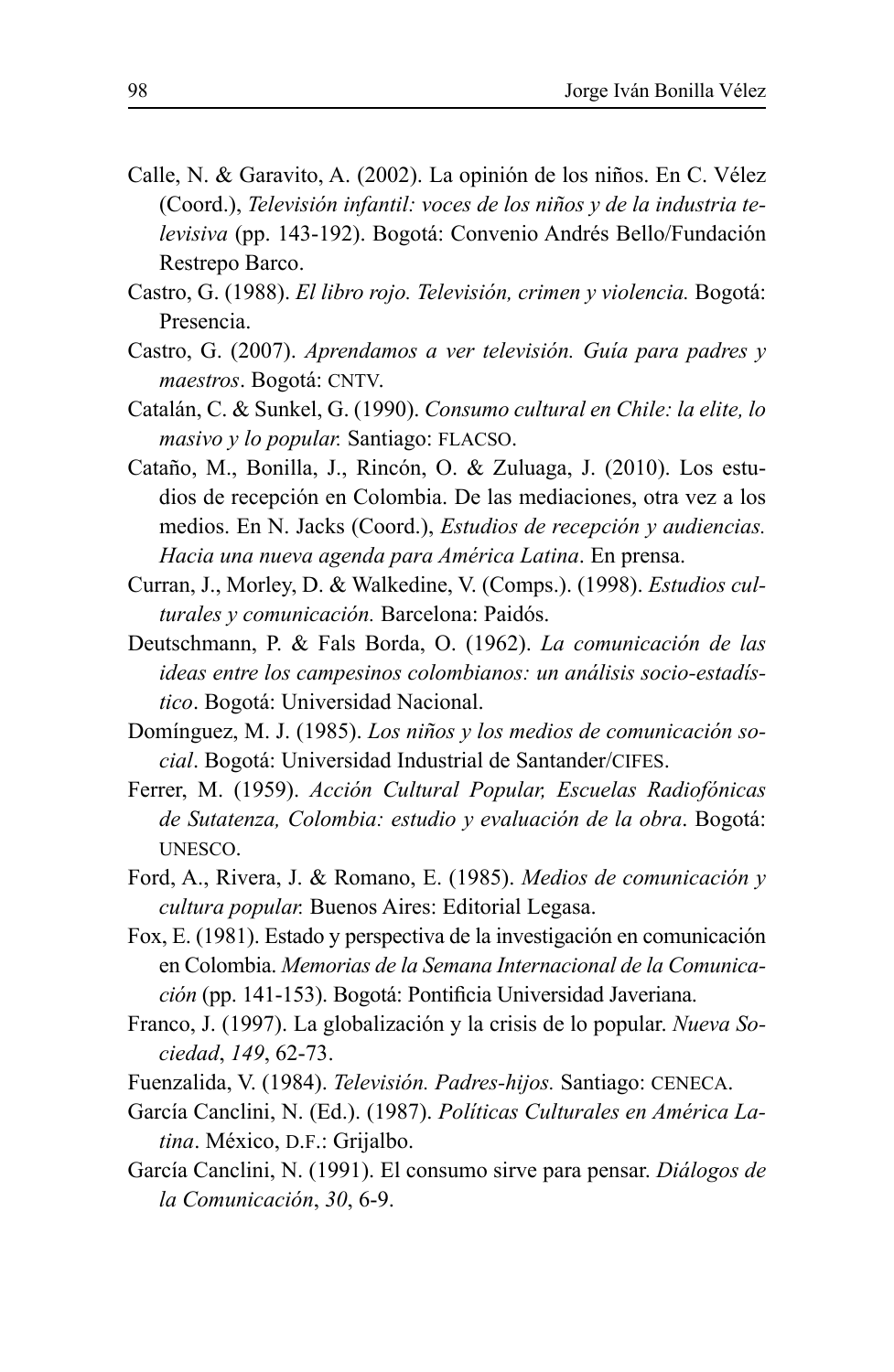- García Canclini, N. (1992). Culturas híbridas. Estrategias para entrar v salir de la modernidad. México, D.F.: Grijalbo.
- García Canclini, N. (1995). Consumidores y ciudadanos. México, D.F.: Grijalbo.
- Gómez, L. (1967). Opinión de los líderes sobre el funcionamiento de las escuelas radiofónicas en Colombia. Bogotá: ACPO.
- Gómez, L. & Gutiérrez, A. (1970). Encuesta de radiodifusión entre los campesinos. Bogotá: ACPO.
- Gómez, L., Niño, A., Perilla, M. & Umaña, M. (1970). Audiencia campesina de Radio Sutatenza. Bogotá: ACPO.
- Gómez, R. & González, J. (2008). Tecnología y malestar urbano entre jóvenes: la celebración de lo inútil y la emergencia del trabajo liberado. Nómadas, 28, 82-92.
- González, J. & Gómez, R. (2004). Nuestra casa, nuestras pantallas: *manual de convivencia con las pantallas audiovisuales. Cali: Uni*versidad del Valle.
- Gutiérrez, J. & McNamara, R. (1968). Algunos factores que afectan el proceso de comunicación en una vereda colombiana. Revista ICA, 3  $(3)$ , 143-154.
- Gutiérrez, R. (Coord.). (2002). Culturas simultáneas. Lecturas de la Encuesta Nacional de Cultura de Colombia 2002. Bogotá: Ministerio de Cultura.
- Hall, S. (1980). Encoding/decoding in television discourse. En S. Hall (Coord.), Culture, media language (pp. 128-139). Londres: Hutchinson.
- Katz, E. & Lazarsfeld, P. (1955). Personal influence. The part played by people in the flow of mass communications. Glencoe: Free Press.
- Kopytoff, I. (1986). The social life of things. Cambridge: Cambridge University Press.
- Lazarsfeld, P; Berelson, B. & Gaudet, H. (1948). The people's choice. How the voter makes up his mind in the presidential campaing. Nueva York: Columbia University.
- López, F., Ramos, L., Rubiano, E. & Verdugo, J. (2004). Análisis de la recepción televisiva en audiencias socioculturalmente diferenciadas. Bogotá: CNTV/Universidad Nacional.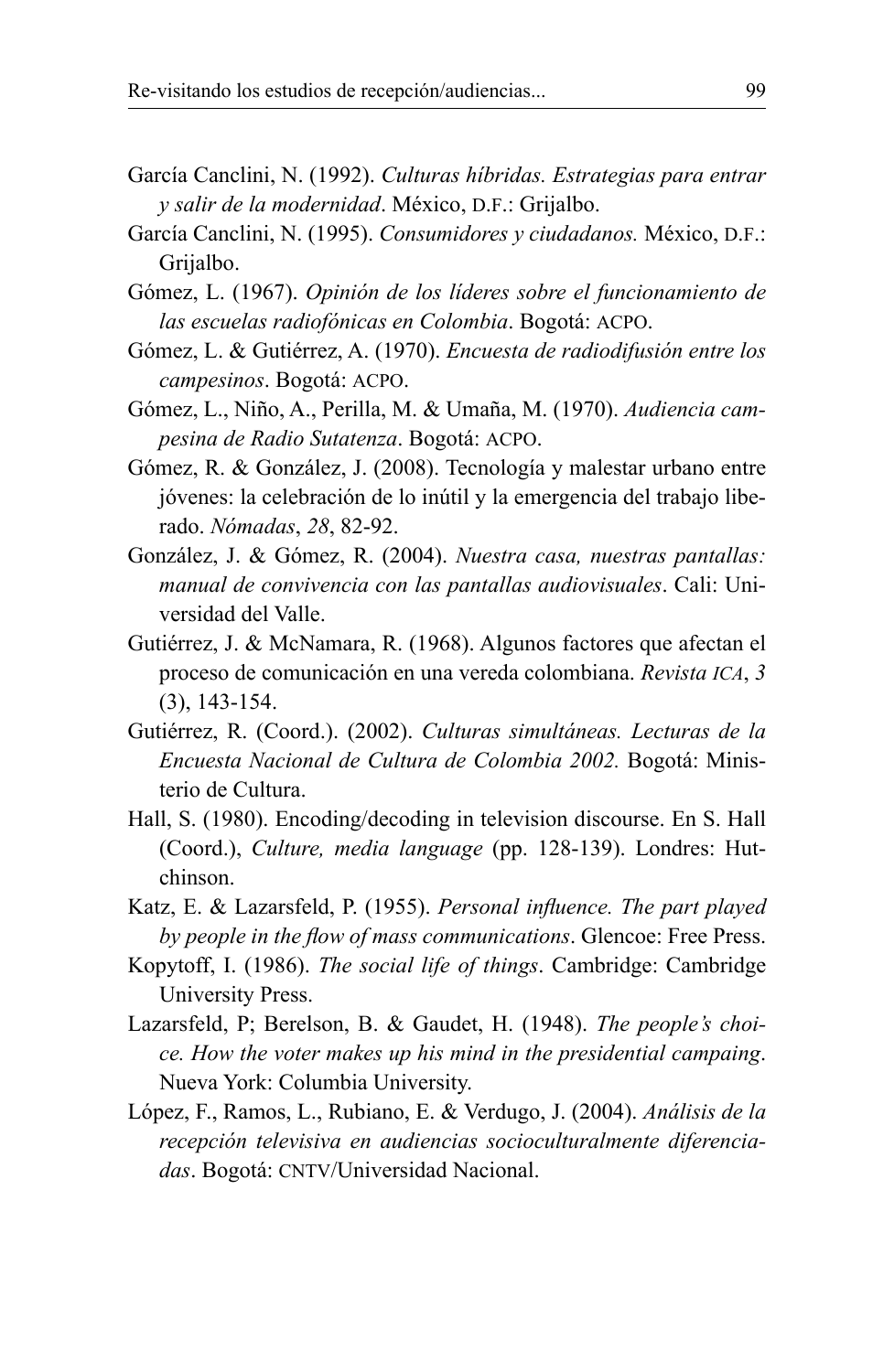- López de la Roche, M., López, M. & Arboleda, L. (2008). Noticias y chocolates: saberes y sabores con los niños y las niñas. Bogotá: CNTV/Universidad del Valle
- López de la Roche. M., Martín-Barbero, J., Rueda, A. & Valencia, S. (2000). Los niños como audiencias. Investigación sobre recepción de medios. Bogotá: ICBF.
- López Jiménez, D. (2003). El consumo crítico de los medios en la juventud y el lenguaje de la discreción como propuesta pedagógica. Palabra Clave, 9, 81-104.
- López Jiménez, D. (2004). Consumo de medios en estudiantes de secundaria de Bogotá. Una mirada desde cuatro escuelas de pensamiento. Palabra Clave, 10, 18-38.
- Maffesoli, M. (1990). El tiempo de las tribus. Barcelona: Icaria.
- Martín-Barbero, J. (1981). Retos a la investigación de comunicación en América Latina Memorias de la Semana Internacional de la Comunicación (pp. 265-280). Bogotá: Pontificia Universidad Javeriana.
- Martín-Barbero, J. (1984). De la comunicación a la cultura. Perder el objeto para ganar el proceso. Signo y Pensamiento, 4, 17-24.
- Martín-Barbero, J. (1987). De los medios a las mediaciones. Comunicación, cultura y hegemonía. Barcelona: Gustavo Gili.
- Martín-Barbero, J. (1988). Matrices culturales de la telenovela. Estudios sobre las Culturas Contemporáneas, 5, 137-164.
- Martín-Barbero, J. (1994). Dinámicas urbanas de la cultura. En G. J. Pérez (Ed.), Comunicación y espacios culturales en América Latina (pp. 135-150). Bogotá: Pontificia Universidad Javeriana.
- Martín Barbero, J. & Muñoz, S. (Coords.). (1992). Televisión y melodrama. Bogotá: Tercer Mundo Editores.
- Martín-Barbero, J. & Téllez, P. (2004). Investigación de los públicos en Colombia. Boletín Temático ALAIC, 20. Recuperado el 2 de junio de 2010 de http://www.eca.usp.br/alaic/boletim20/boletim20.htm/
- Martínez, H. (1983a). Lo popular en y ante la T.V.: una propuesta. Bogotá: CINEP. Documento mimeografiado.
- Martínez, H. (1983b). Reflexiones en torno a la comunicación popular. Bogotá: CINEP. Documento mimeografiado.
- Medina, F. & Montoya, M. (1989). La telenovela: o el milagro del amor Medellín UPB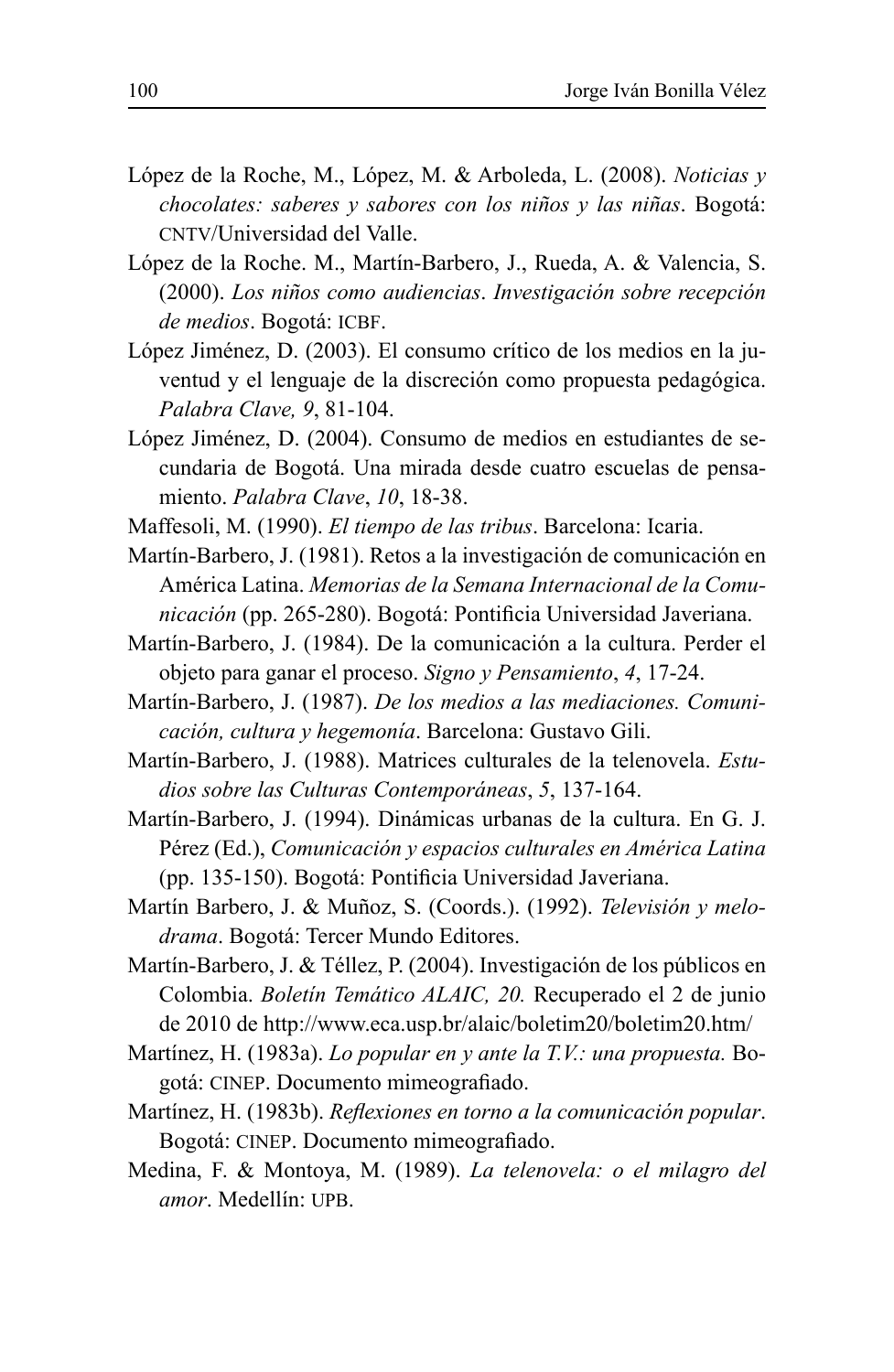- Monroy, B., Valencia, D., Copete, N. & Bustos, P. (2008). Formulación v validación de una propuesta de formación para la recepción crítica de la tele-audiencia de alumnos de 8 a 14 años en tres colegios de Bogotá. Recuperado el 8 de junio de 2010 de http://www.cntv. org.co/cntv\_bop/estudios/academicas/uniexternado.pdf
- Moreno, M. (1998). Consumo cultural y mediático de maestros y alumnos de secundaria. En M. Moreno & Villegas E. (Comps.), Comunicación, educación y cultura. Relaciones, aproximaciones y nuevos retos (pp. 121-144). Bogotá: Pontificia Universidad Javeriana.
- Morley, D. (2008). Medios, modernidad, y tecnología. Hacia una teoría interdisciplinaria de la cultura. Barcelona: Gedisa.
- Muñoz, G. (1998). Consumos culturales y nuevas sensibilidades. En M. Cubides & C. Valderrama (Eds.), Viviendo a toda. Jóvenes, territorios y nuevas sensibilidades. Bogotá: Universidad Central/Siglo del Hombre
- Muñoz, S. (1988). Apuntes sobre dos modos de ver telenovelas. Estudios sobre las Culturas Contemporáneas, 5, 277-291.
- Muñoz, S. (1995). El ojo, el libro y la pantalla. Consumo cultural en Cali. Cali: Universidad del Valle.
- Narváez, A. (1998). De lo imaginado a la real. Industria Cultural en Manizales. Escribanía, 1, 49-59.
- Nightingale, V. (1999). Los estudios de las audiencias. Barcelona: Paidós.
- Ocampo, M. (1974). Canales de comunicación que utilizan los habitantes del Provecto de Desarrollo Sur del Cauca-Norte de Nariño. Bogotá: ICA.
- Orozco, G. (1991). Recepción televisiva. México: Universidad Iberoamericana
- Orozco, G. (1996). Televisión y audiencia. Un enfoque cualitativo. Madrid: Ediciones de La Torre/Universidad Iberoamericana.
- Pasquali, A. (1979). Comprender la comunicación. Caracas: Monte Avila Editores.
- Pérez Tornero, J.M. (1994). El desafío educativo de la televisión. Para comprender y usar el medio. Barcelona: Paidós.
- Primrose, V. (1965). Estudio de la efectividad del programa de educación de las Escuelas Radiofónicas de Sutatenza en la vida de los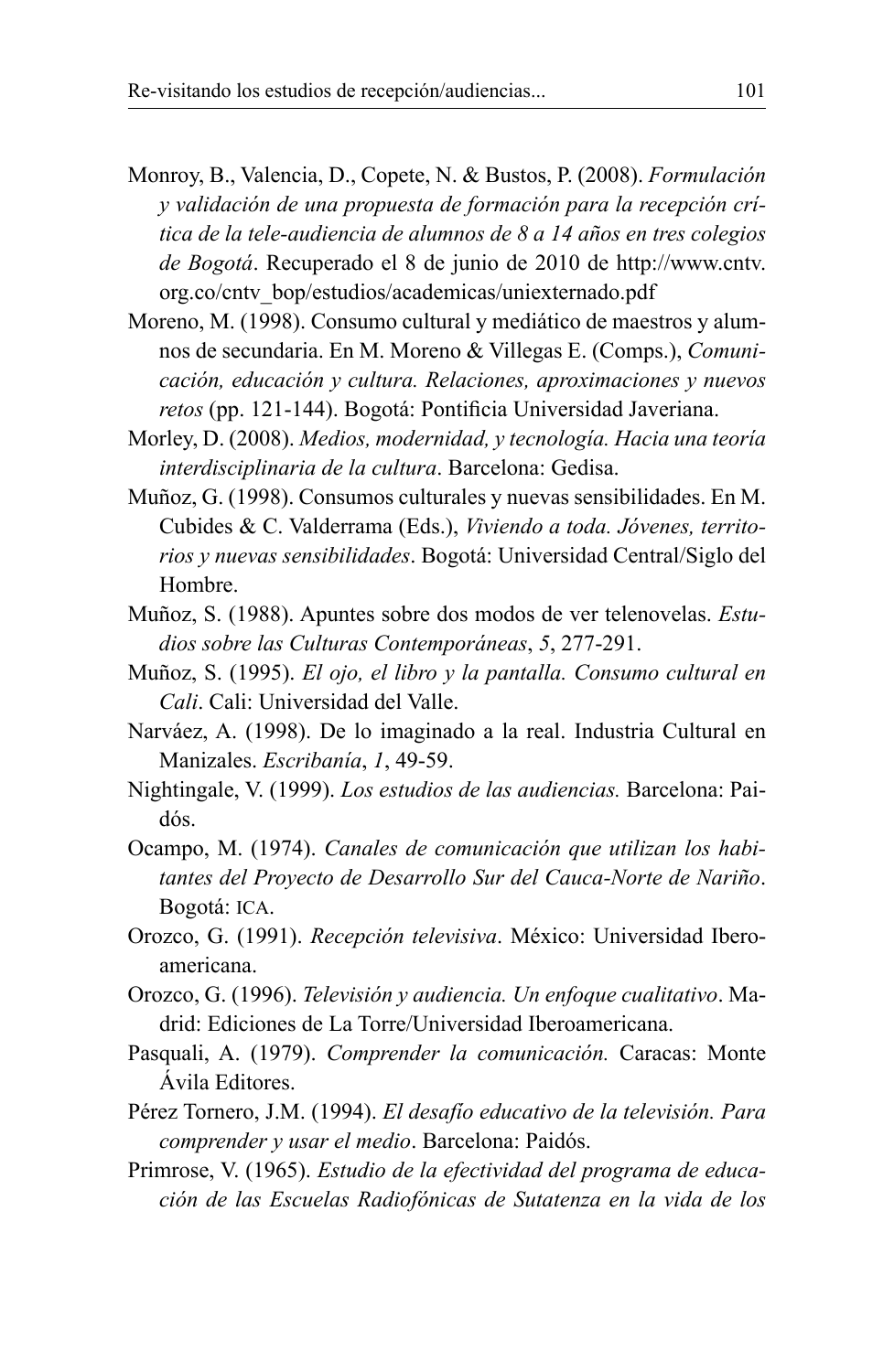campesinos colombianos. Tesis de Doctorado. St. Louis, EE.UU.: St. Louis University.

- Ramírez, J. (2000). Consumo de medios de comunicación en Manizales. Escribanía, 4, 56-61.
- Ramírez, S. & Muñoz, S. (1995). Travectos del consumo. Itinerarios biográficos, producción y consumo cultural. Cali: Universidad del Valle.
- Ranciére, J. (2010). El espectador emancipado. Buenos Aires: Manantial.
- Rentería L., Mena, A., Sarria, V. & Gil, A. (2004). Influencia de la programación de televisión en la formación de valores en la población escolarizada en los municipios de Quibdó, Tadó e Itsmina. Quibdo: Universidad Tecnológica del Chocó. (Documento mimeografiado).
- Rey, G. (2002). Contrapanfleto, o los estragos del mal de ojo. En R. Gutiérrez (Coord.), Culturas simultáneas. Lecturas de la Encuesta Nacional de Cultura de Colombia 2002 (pp. 43-44). Bogotá: Ministerio de Cultura.
- Rey, G. (2008). Las tramas de la cultura. Bogotá: Convenio Andrés Bello.
- Rey, G., Melo, D., López, O. & Gutiérrez, R. (2003). Impacto económico de las industrias culturales en Colombia. Bogotá: Convenio Andrés Bello/Ministerio de Cultura.
- Riaño, P. (1984). Propuesta de investigación a grupos de comunicación popular. Bogotá: CINEP.
- Rincón O., Pérez, D. & Viasús, R. (2002). La televisión que ven los niños. En C. Vélez (Coord.), Televisión infantil: voces de los niños y de la industria televisiva (pp.107-142). Bogotá: Convenio Andrés Bello/Fundación Restrepo Barco.
- Rodríguez, A., Rodríguez R. & Sevilla M. (2008). Más televisores que televisión: espacios domésticos y televisión en Cali entre 1954 y 1970. Signo y Pensamiento, 52, 145-164.
- Rodríguez, C. & Téllez, P. (1989). La telenovela en Colombia: mucho más que amor y lágrimas. Bogotá: CINEP.
- Rogers, E. (1963). Diffusion of innovations. Nueva York: Free Press.
- Rogers, E. & Van Es, J. (1964). Opinion leadership in traditional and modern Colombian peasant communities. East Lansing, EE.UU.: Michigan State University.